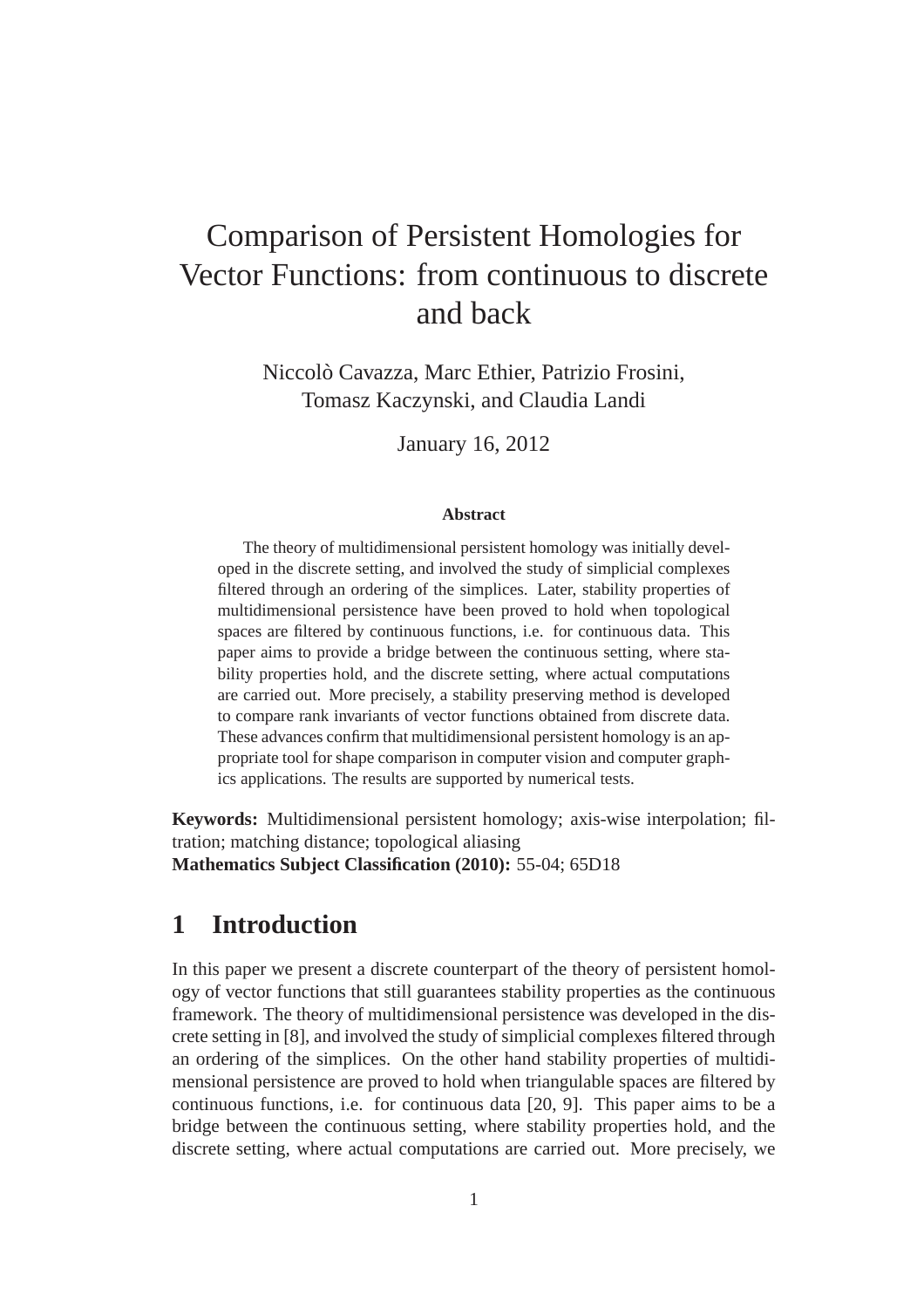develop a method to compare persistent homologies of vector functions obtained from discrete data. We show that in the passage from the continuous to the discrete framework stability is preserved. These advances support the appropriateness of multidimensional persistent homology for shape comparison by functions.

The problem of comparing shapes is well-studied in computer vision and computer graphics and many algorithms have been developed for this purpose. A widely used scheme is to associate a shape with a shape descriptor, or a signature, and comparing shapes by measuring dissimilarity between descriptors. An important class of shape descriptors, which may be called *shape-from-functions* methods, is based on the common idea of performing a topological exploration of the shape according to some quantitative geometric properties provided by a (measuring) function defined on the shape and chosen to extract shape features [4].

The simplest topological attribute of a space is the number of its connected components. A well-known mathematical tool to count the number of connected components is the homology group  $H_0$ . More complex topological features are revealed by higher homology groups.

Persistent homology is a shape-from-functions method for shape description involving homology groups of any degree. The idea is to filter a space by the sublevel sets of the function and to analyze the homological changes of the sublevel sets across this filtration, due to the appearance or disappearance of topological attributes, such as connected components. Features with a short persistence along the filtration can be regarded as negligible information due to noise or very fine details. For application purposes, it is often sufficient to disregard the group structure of persistent homology and retain only the rank information. This gives rise to the notions of *rank invariant* [8], persistent Betti numbers [19], size functions [25].

The topic has been widely studied in the case of filtrations induced by scalar continuous functions (i.e. one-dimensional persistence), especially in connection with the stability problem [13, 12, 14, 15].

This theory has been generalized to a multidimensional situation in which a vector-valued function characterizes the data as suggested in [17, 18]. Results in this area are given in [3, 8, 5, 9]. This generalization is quite natural in view of the analogous generalization of Morse Theory [24]. Moreover, it is motivated by applications where data are more completely described by more than one function (e.g., curvature and torsion for space curves).

The passage from scalar to vector-valued functions presents new challenges. To begin with, critical points are no longer isolated even in non-degenerate situations [17]. Although the relevant points for persistent homology of vector functions are a subset of the critical points, precisely the Pareto critical points, these are still non-isolated [11]. For example, in the case of the sphere  $x^2 + y^2 + z^2 = 1$ with the function  $f = (y, z)$ , the Pareto critical points are those in the set  $x = 0$ ,  $y^2 + z^2 = 1, yz \ge 0.$ 

Another delicate issue is passing from the comparison of continuous models to that of discrete models. This is an essential passage, and the core of this pa-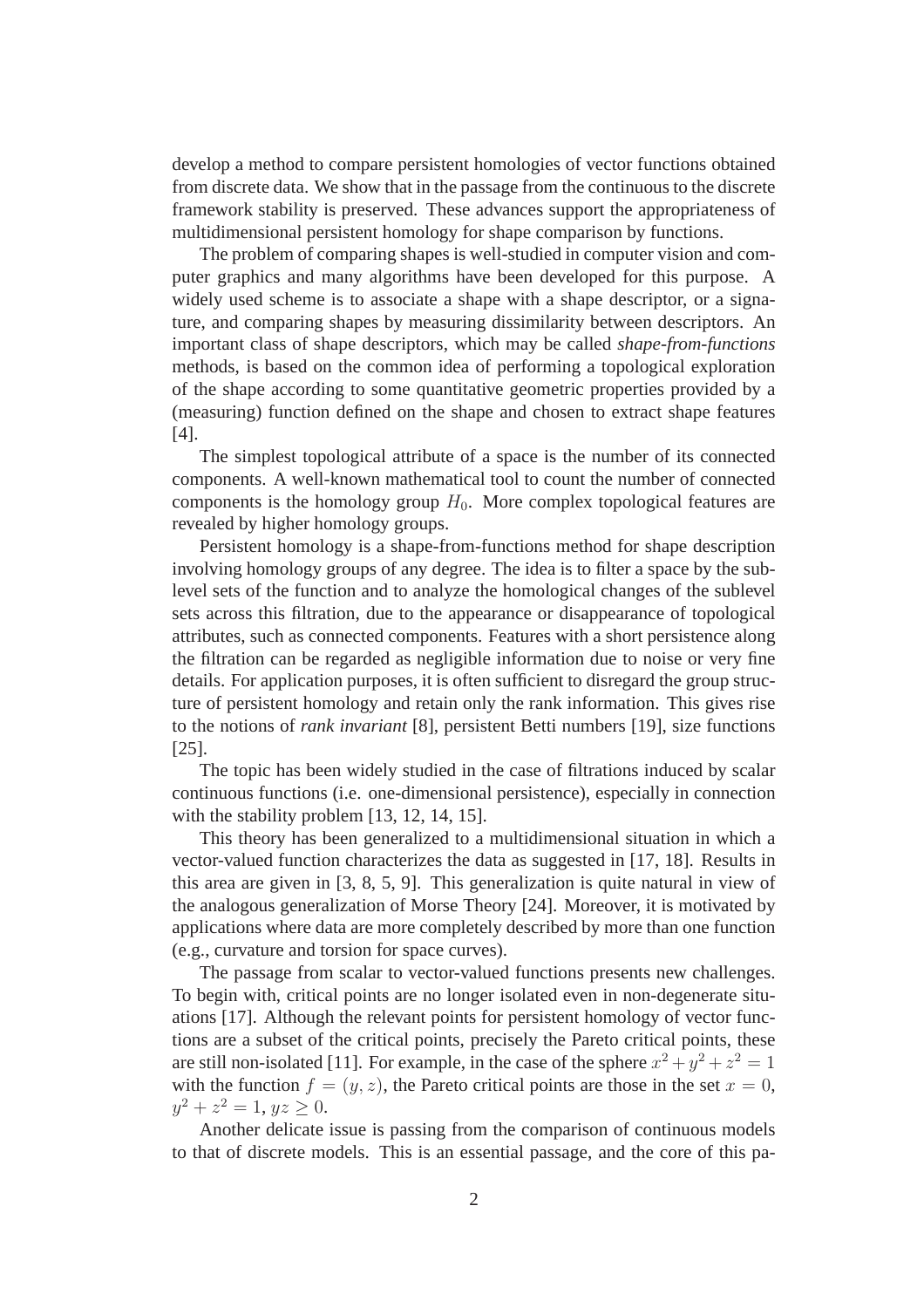per. Indeed, for two given real-world objects  $X$  and  $Y$ , modeled as triangulable topological spaces (e.g., manifolds), we usually only know simplicial descriptions  $K$  and  $\mathcal L$  of them, affected by approximation errors. For example, acquiring 3D models of real-world objects for computer graphics applications needs to account for errors due to sensor resolution, noise in the measurements, inaccuracy of sensor calibration [1]. Moreover, different techniques for reconstructing the geometry and topology of the scanned object yield different polyhedral approximations. Analogous considerations hold for any continuous measuring functions  $f: X \to \mathbb{R}^k$  and  $g: Y \to \mathbb{R}^k$ , because we could only consider approximations  $\tilde{\varphi}: K \to \mathbb{R}^k$ ,  $\tilde{\psi}: L \to \mathbb{R}^k$  of f and g defined on finite polyhedra. Depending on the context of a specific application, these functions may or may not be given by explicit formulas. In either case, it is legitimate to assume that we are able to compute their values on vertices of  $K$  and  $\mathcal{L}$ . Hence, we only know the discrete maps  $\bar{\varphi}: \mathcal{V}(\mathcal{K}) \to \mathbb{R}^k$ ,  $\psi: \mathcal{V}(\mathcal{L}) \to \mathbb{R}^k$  which are the restrictions of  $\tilde{\varphi}$  and  $\tilde{\psi}$  to vertices. Therefore a natural question is whether shape comparison by persistent homology of vector functions is numerically stable, i.e. whether the computation of a distance between rank invariants of discrete models gives a good approximation of the ideal distance between rank invariants of continuous models.

Our main result, Theorem 4.5, gives an affirmative answer to this question. It states that, in the passage from continuous to discrete data, the distance between rank invariants does not increase, provided that stability holds for the continuous model. We underline that at least one stable distance between rank invariants of continuous vector functions exists as proved in [9]. In order to profit from the stability theory in the continuous case, we give a new construction of axis-wise linear interpolation  $\varphi^{\dagger}$  which is generic in the sense that its persistent homology is exactly equal to that of the map defined on vertices  $\varphi$ .

The paper is organized as follows. In Section 2 the necessary background notions concerning persistence are reviewed and put in the context of our aims. Section 3 starts with the description of the simplicial framework and with Example 3.1 which is a simplicial analogue of the sphere example pointed above. The same example shows that, in the vector case, the linear extension of a map defined on vertices does not satisfy the genericity property described above. Topological artifacts of an interpolation method have been observed before. This phenomenon can be referred to as *topological aliasing*. Our example motivates the construction of our axis-wise linear interpolation. We next prove Theorem 3.3 on the deformation retraction of continuous sublevel sets of  $\varphi$ <sup>-</sup> onto the simplicial sublevel sets of  $\varphi$ . We introduce the notion of homological critical value for vector functions. As in the sphere example, the set of critical values need not be discrete, but we prove in Theorem 3.5 that in the case of  $\varphi$ <sup>1</sup> it has to be contained in a finite union of hyperplanes, thus it is a nowhere dense set and its  $k$ -dimensional Lebesgue measure is zero (Corollary 3.6).

Section 4 starts with Lemma 4.1 that provides an approximation of a distance between the rank invariants of continuous functions by that of the rank invariants of the corresponding axis-wise linear approximations. The genericity of  $\varphi^{\dagger}$  allows us to introduce the rank invariant for  $\varphi$ . Although this rank invariant is defined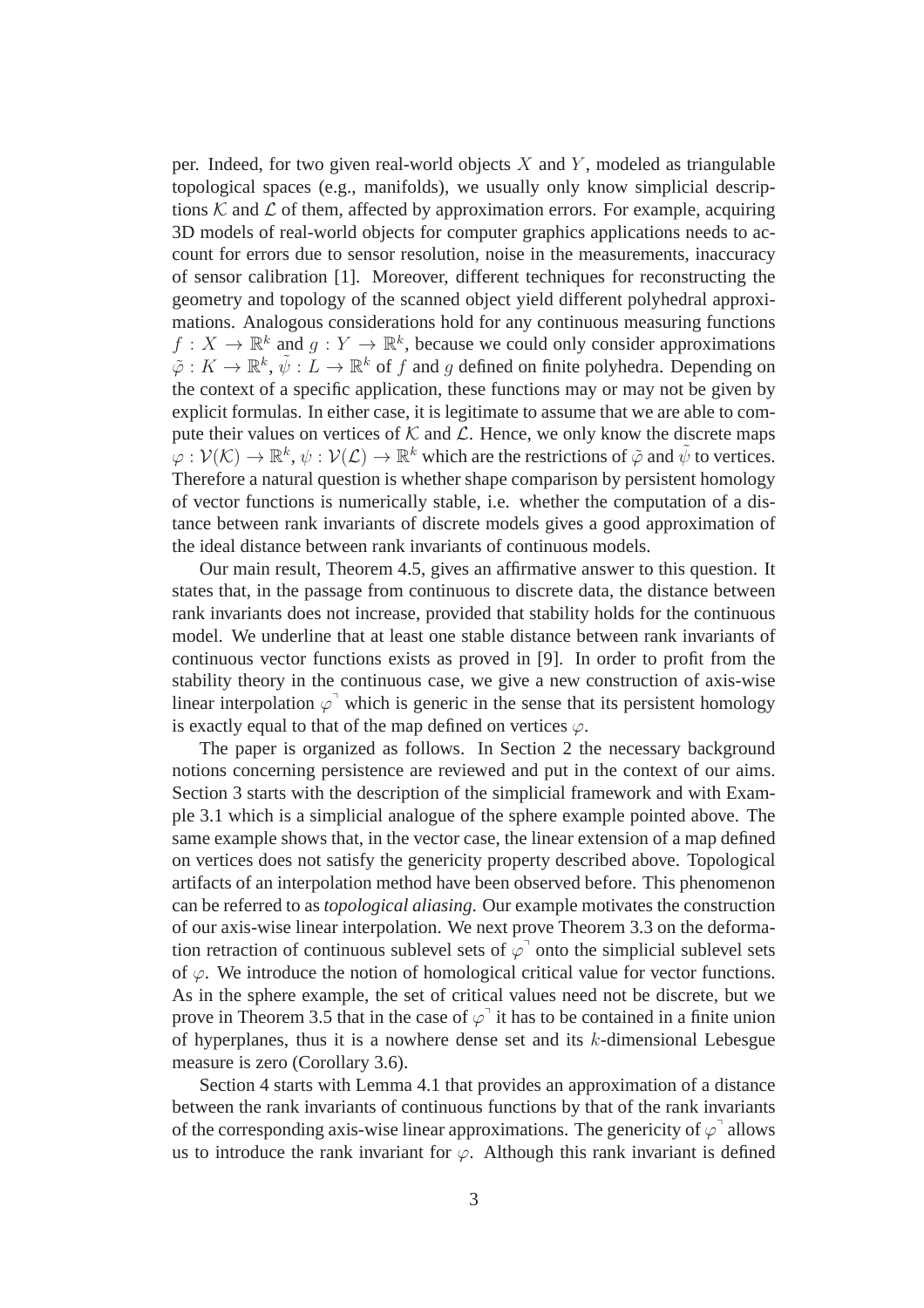for a discrete function  $\varphi$  and computed using only simplicial sublevel sets, it takes pairs of real vectors as variables, as it is in the case of the rank invariant for continuous functions. We show that this new rank invariant for  $\varphi$  is equal to that of  $\varphi$ <sup>7</sup>. This allows us to derive the main result of the paper (Theorem 4.5).

Section 5 describes an algorithm which computes an approximate matching distance. Our algorithm is a modification of the algorithm described in [2], adapted to the rank invariants. The correctness of the algorithm is guaranteed by the results of Section 4. We next present tests of the algorithm performed on simplicial models in the case  $k = 2$ . Our tests revealed the same discrepancy as observed in Example 3.1, thus providing numerical confirmation of topological aliasing.

## **2 Basic notions and working assumptions**

Let us consider a triangulable topological space  $X$  (i.e., a space homeomorphic to the carrier of a finite simplicial complex). A *filtration* of X is a family  $\mathcal{F} =$  ${X_{\alpha}}_{\alpha\in\mathbb{R}^k}$  of subsets of X that are nested with respect to inclusions, that is:  $X_{\alpha} \subseteq$  $X_{\beta}$ , for every  $\alpha \preceq \beta$ , where  $\alpha \preceq \beta$  if and only if  $\alpha_j \leq \beta_j$  for all  $j = 1, 2, ..., k$ .

Persistence is based on analyzing the homological changes occurring along the filtration as  $\alpha$  varies. This analysis is carried out by considering, for  $\alpha \preceq \beta$ , the homomorphism

$$
H_*(i^{(\alpha,\beta)}): H_*(X_\alpha) \to H_*(X_\beta).
$$

induced by the inclusion map  $i^{(\alpha,\beta)}: X_\alpha \hookrightarrow X_\beta$ . We work with Čech homology with coefficients in a given field  $\mathbb{F}$ . When each  $X_{\alpha}$ ,  $\alpha \in \mathbb{R}^{k}$ , is triangulable, it reduces to simplicial homology. For simplicity of notation we write  $H_*(X_\alpha)$ for the graded homology space  $H_*(X_\alpha;\mathbb{F}) = \{H_q(X_\alpha;\mathbb{F})\}_{q\in\mathbb{Z}}$ . The choice of a field is only made in experimentations, the most convenient in computations being  $\mathbb{F} = \mathbb{Z}_p$ , with p a prime number. Thus, for any  $q \in \mathbb{Z}$ ,  $H_q(X_\alpha)$  is a vector space of dimension equal to the q'th Betti number of  $X_{\alpha}$ .

The image of the map  $H_q(i^{(\alpha,\beta)})$  is a vector space known as the *q'th persistent homology group* of the filtration at  $(\alpha, \beta)$ . It contains the homology classes of order q born not later than  $\alpha$  and still alive at  $\beta$ . The dimension of this vector space is called a q*'th persistent Betti number*.

A rank invariant is a function that encodes the changes in the persistent Betti numbers as  $\alpha$  and  $\beta$  vary. Setting

$$
\Delta^k_+ := \{ (\alpha, \beta) \in \mathbb{R}^k \times \mathbb{R}^k \mid \alpha \prec \beta \},\
$$

where  $\alpha \prec \beta$  if and only if  $\alpha_j < \beta_j$  for all  $j = 1, 2, \dots, k$ , the q'th rank invariant of the filtration  $\mathcal F$  is the function  $\rho_1^q$  $\mathcal{L}_{\mathcal{F}}^q$  :  $\Delta_{+}^k \rightarrow \mathbb{N} \cup \{\infty\}$  defined on each pair  $(\alpha, \beta) \in \Delta^k_+$  as the rank of the map  $H_q(i^{(\alpha, \beta)})$ . In other words,  $\rho^q$  ${}_{\mathcal{F}}^{q}(\alpha,\beta) =$ dim  $imH_q(i^{(\alpha,\beta)})$ .

In this paper, we will use the notation  $\rho$ <sub>F</sub> to refer to rank invariants of arbitrary order. Ultimately, the shapes of two triangulable spaces X and Y, filtered by  $\mathcal F$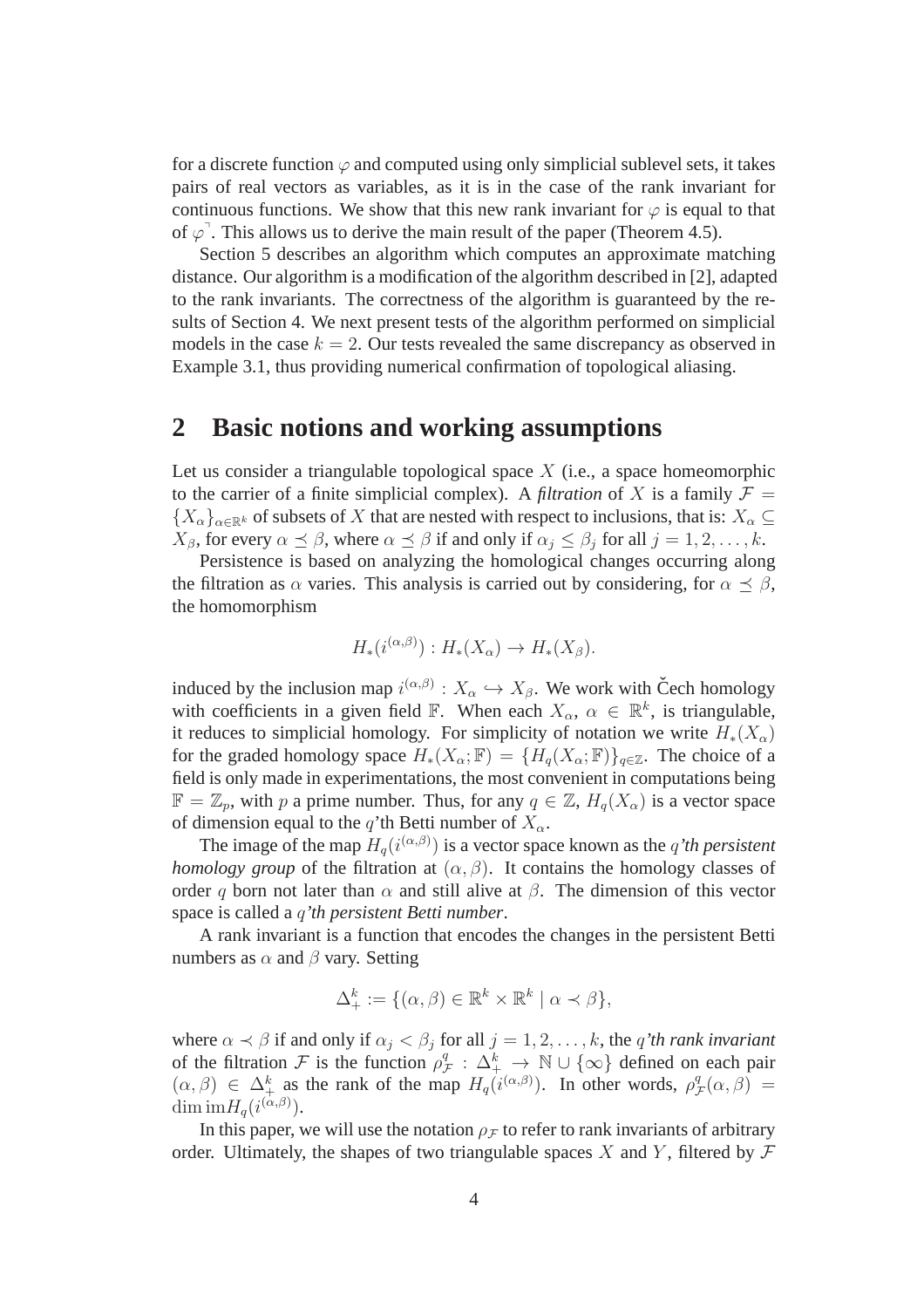and  $G$ , respectively, can be compared by using an (extended) distance D between their rank invariants  $\rho_{\mathcal{F}}$  and  $\rho_{\mathcal{G}}$ .

The framework described so far for general filtrations can be specialized in various directions. We now review the two most relevant ones for our paper.

### **2.1 Persistence of sublevel set filtrations**

Given a continuous function  $f: X \to \mathbb{R}^k$ , it induces on X the so-called *sublevel set filtration*, defined as follows:

$$
X_{\alpha} = \{ x \in X \mid f(x) \preceq \alpha \}.
$$

We will call the function f a *measuring function* and denote the rank invariant associated with this filtration by  $\rho_f$ .

Since X is assumed to be triangulable and f is continuous,  $\rho_f(\alpha, \beta) < +\infty$ for every  $\alpha \prec \beta \in \mathbb{R}^k$  (cf. [6]).

Among all the (extended) distances D between rank invariants of filtrations, we confine our study to those ones that, when applied to sublevel set filtrations, satisfy the following *stability property*:

(S) For every 
$$
f, f' : X \to \mathbb{R}^k
$$
 continuous functions,  $D(\rho_f, \rho_{f'}) \le ||f - f'||_{\infty}$ .

In [9] it has been shown that there is at least one distance between rank invariants, the *matching distance*, that has the stability property (S). An analogous stability property for a distance defined between modules is presented in [22].

The matching distance will be used for computations in the experiments described in Section 5. Until then, we will not need to specify which distance D we are using, provided it satisfies (S).

### **2.2 Persistence of simplicial complex filtrations**

We consider a simplicial complex  $K$  consisting of closed geometric simplices and its *carrier* defined by

$$
K = |\mathcal{K}| := \bigcup \mathcal{K}.\tag{1}
$$

The set of all vertices of K is denoted by  $V(K)$  or by V, if K is clear from the context. For  $\sigma, \tau \in \mathcal{K}$ , the relation  $\tau$  *is a face of*  $\sigma$  *is denoted by*  $\tau \leq \sigma$ . For proper faces, we write  $\tau < \sigma$ .

In this discrete setting, we take a family  $\{\mathcal{K}_{\alpha}\}_{{\alpha}\in\mathbb{R}^k}$  of simplicial subcomplexes of K, such that  $\mathcal{K}_{\alpha}$  is a subcomplex of  $\mathcal{K}_{\beta}$ , for every  $\alpha \preceq \beta$ . As a consequence, their carriers are nested with respect to inclusions, that is:  $K_{\alpha} \subseteq K_{\beta}$ , yielding a filtration of  $K$ .

In the next section we address the following problem: is any simplicial complex filtration induced by a suitable continuous function?

A positive answer to this question will allow us later to transfer the stability property of D from the continuous to the discrete setting.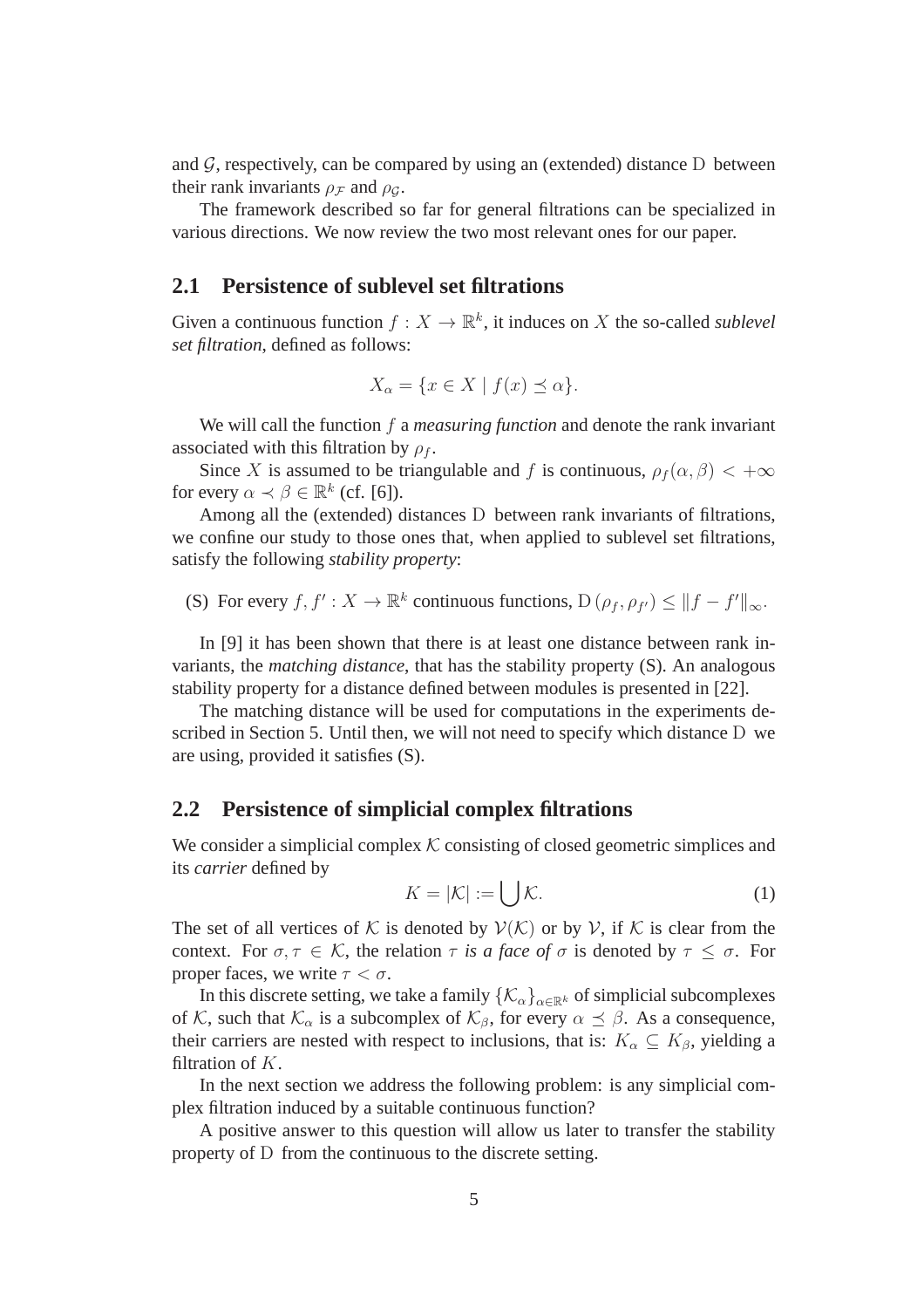### **3 From continuous to discrete vector functions**

We let  $\varphi : \mathcal{V}(\mathcal{K}) \to \mathbb{R}^k$  be a vector-valued function defined on vertices. We suppose that  $\varphi$  is a *discretization* of some continuous function  $\tilde{\varphi}: K \to \mathbb{R}^k$ . Reciprocally,  $\tilde{\varphi}$  is an *interpolation* of  $\varphi$ . In this section we will simply assume that  $\tilde{\varphi}$  is equal to  $\varphi$  on vertices of K but, of course, when it comes to computing, one has to set bounds for the rounding error. Although in some practical applications of persistent homology to the analysis of discrete multidimensional data  $\tilde{\varphi}: K \to \mathbb{R}^k$  may be explicitly known, in some other cases we do not even have an explicit formula for  $\tilde{\varphi}$ : we assume that such a function exists, that we can estimate its modulus of uniform continuity (for the sake of simplicity, say, its Lipschitz constant), and that we can compute the values of  $\tilde{\varphi}$  at grid points of arbitrary fine finite grids.

In a discrete model, we are interested in simplicial sublevel complexes

$$
\mathcal{K}_{\alpha} := \{ \sigma \in \mathcal{K} \mid \varphi(v) \preceq \alpha \text{ for all vertices } v \le \sigma \}.
$$

In Section 5, we compute the rank invariants for the discrete vector-valued function  $\varphi$  and we use this information for computing the distance between rank invariants for their continuous interpolations. In order to do this, we need to know that there exists a continuous function which is a *generic interpolation* of  $\varphi$ , in the sense that its rank invariant is exactly equal to that of  $\varphi$ .

In the case  $k = 1$ , that is, when  $\varphi$  has values in R, it can be shown that such an interpolation can be obtained by extending  $\varphi$  to each simplex  $\sigma \in \mathcal{K}$  by linearity. We shall denote this interpolation by  $\overline{\varphi}$ . In that case, one can show that  $K_{\alpha}$  is a deformation retract of  $K_{\overline{\varphi} < \alpha}$ , so the inclusion of one set into another induces an isomorphism in homology. This result belongs to "mathematical folklore": it is often implicitly used in computations without being proved. The arguments for that case are outlined in [23, Section 2.5] and Theorem 3.3 we prove in this section contains this result as a special case. Unfortunately, if  $k > 1$ , this result is no longer true as the following example shows:

**Example 3.1** Let  $K$  be the boundary of the tetrahedron shown in Figure 1, homeomorphic to the 2D sphere. The corresponding simplicial complex  $K$  is made of all proper faces of the 3D simplex  $[v_0, v_1, v_2, v_3]$  in  $\mathbb{R}^3$ , with vertices  $v_0 = (0, 0, 0)$ ,  $v_1 = (1, 0, 0), v_2 = (0, 1, 0), v_3 = (1/2, 0, 1).$  Hence  $K = |\mathcal{K}|$  is homeomorphic to a 2D sphere. Let  $\varphi: K \to \mathbb{R}^2$  be the restriction of the linear function  $\overline{\varphi}$  given by  $\overline{\varphi}(x, y, z) = (x, z)$  to the four vertices. Let  $\alpha \in \mathbb{R}^2$  be any value chosen so that  $1/2 < \alpha_1 < 1$  and  $\alpha_2 = 2 - 2\alpha_1$ . It is easy to see that  $K_\alpha = [v_0, v_2]$ . Its homology is trivial. Note that the set  $K_{\overline{\varphi} \preceq \alpha}$  contains one point x on the edge  $[v_1, v_3]$ , namely  $x = (\alpha_1, 0, \alpha_2)$ , which closes a non-contractible path in  $K_{\overline{\varphi} \preceq \alpha}$ . We have  $H_1(K_{\overline{\omega}\prec\alpha})\cong \mathbb{F}\neq 0.$ 

The discrepancy between the discrete and linear interpolated models seen in Example 3.1 has been observed in applications to computer graphics and imaging, and has been recently referred to as topological aliasing.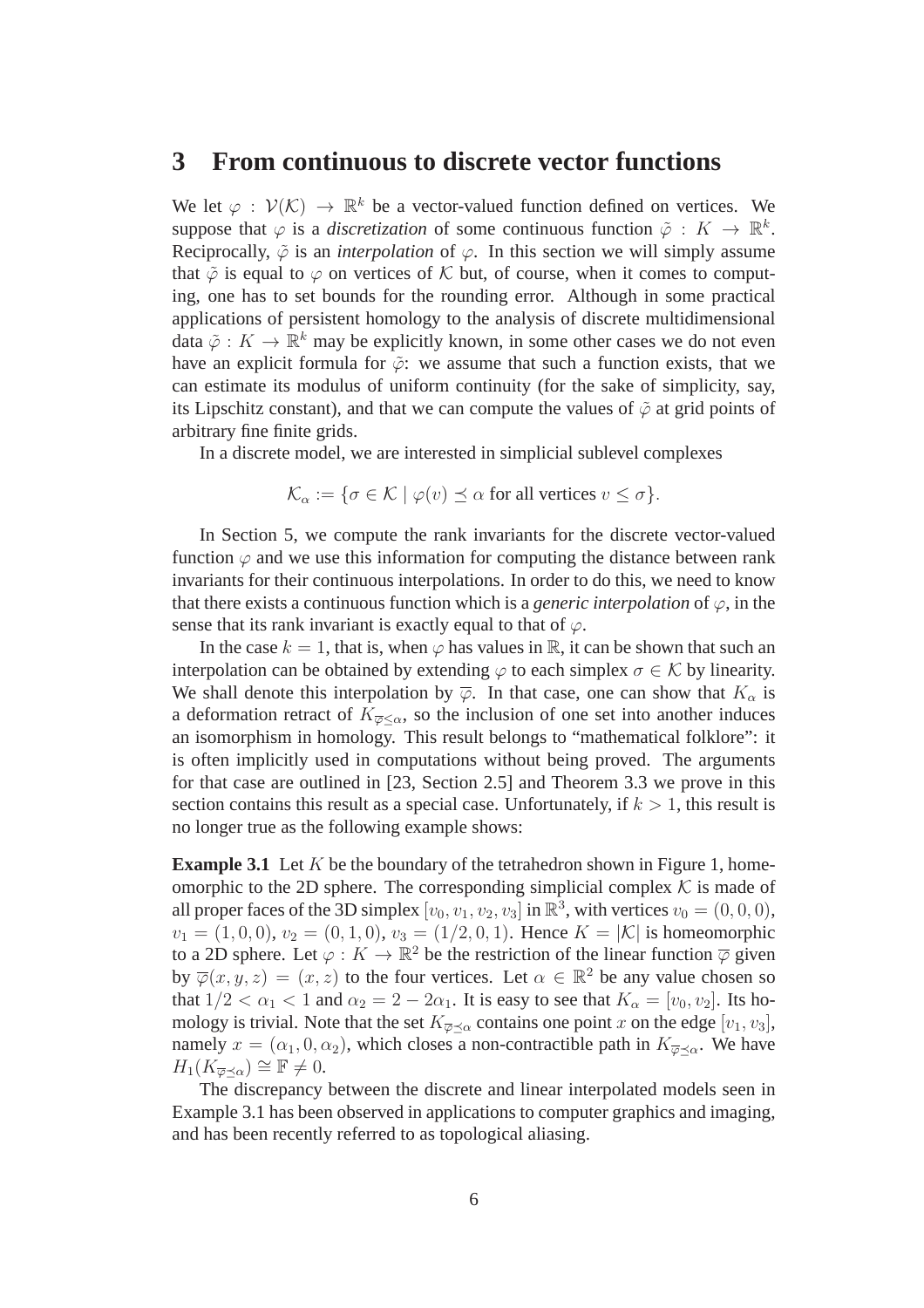

Figure 1: The tetrahedron boundary and sketches of two sublevel sets of the linear interpolation  $\overline{\varphi}$  discussed in Example 3.1. The values taken at the displayed edge are critical.

Several interesting conclusions can be derived from this. First,  $K_{\alpha}$  is not a deformation retract of  $K_{\overline{\varphi} \prec \alpha}$ . This remains true if we slightly increase the value of  $\alpha$ . Secondly, if we slightly decrease  $\alpha$ , the set  $K_{\alpha}$  does not change but the set  $K_{\overline{\varphi} \prec \alpha}$ becomes contractible. Hence, in the sense of Definition 3.4 presented further in this section, any value assumed at a point of the edge  $[v_1, v_3]$  is a homological critical value. In particular, the set of such values may be uncountable. This is in contrast with the one-dimensional case, where a piecewise-linear function on a simplicial complex must have a discrete set of critical values.

We shall now construct a continuous function  $\varphi^{\dagger}: K \to \mathbb{R}^k$  called *axis-wise linear interpolation* of  $\varphi$  which will correct the problem encountered with the linear interpolation  $\overline{\varphi}$  in the multidimensional case. First, given any  $\sigma \in \mathcal{K}$ , let  $\mu(\sigma) \in \mathbb{R}^k$  be defined by

$$
\mu_j(\sigma) = \max\{\varphi_j(v) \mid v \text{ is a vertex of } \sigma\}, j = 1, 2, \dots, k. \tag{2}
$$

Note that if  $\tau \leq \sigma$ , then  $\mu(\tau) \leq \mu(\sigma)$ .

We will use induction on the dimension m of  $\sigma$  to define  $\varphi$ <sup> $\exists$ </sup> :  $K \to \mathbb{R}^k$  on  $\sigma$ and a point  $w_{\sigma} \in \sigma$  with the following properties:

- (a) For all  $x \in \sigma$ ,  $\varphi^{\mathsf{T}}(x) \preceq \varphi^{\mathsf{T}}(w_{\sigma}) = \mu(\sigma)$ ;
- (b)  $\varphi$ <sup>1</sup> is linear on any line segment  $[w_{\sigma}, y]$  with y on the boundary of  $\sigma$ .

If  $m = 0$ , so that  $\sigma = \{v\}$  is a vertex,  $\varphi'(v) = \varphi(v)$  and we put  $w_{\{v\}} = v$ . Let  $m > 0$  and suppose  $\varphi$ <sup>1</sup> is constructed on simplices of lower dimensions. Let  $\tau$  be a minimal face of  $\sigma$  such that  $\mu(\tau) = \mu(\sigma)$ . Consider two cases.

(i) If  $\tau \neq \sigma$ , then  $w_{\tau}$  and  $\varphi^{\dagger}(w_{\tau})$  are defined by the induction step. We put  $w_{\sigma} = w_{\tau}$ . Since  $\sigma$  is convex, any x in the interior of  $\sigma$  is on a line segment joining  $w_{\sigma}$  to a uniquely defined  $y(x)$  on the boundary of  $\sigma$ . Since  $\varphi^{\top}(y(x))$ is defined by the induction step, we extend  $\varphi^{\dagger}$  to  $[w_{\sigma}, y(x)]$  by linearity.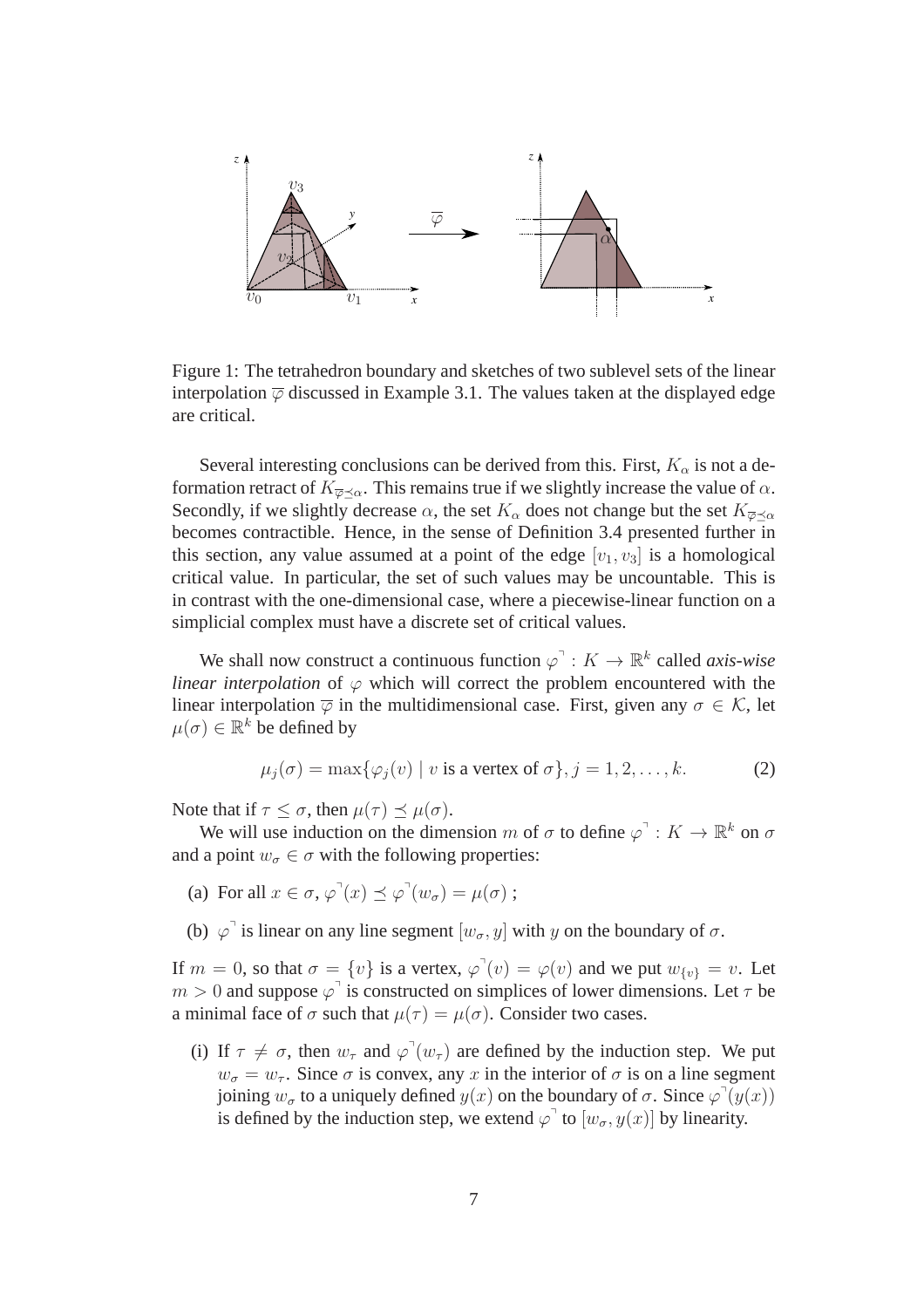

Figure 2: The linear (dashed line) and axis-wise linear (continuous line) interpolations of a function  $\varphi$  defined on the vertices of the simplex  $\sigma = [v_0, v_1]$  with values in  $\mathbb{R}^2$ .

(ii) If  $\tau = \sigma$ , then let  $w_{\sigma}$  be the barycenter of  $\sigma$  and put  $\varphi'(w_{\sigma}) = \mu(\sigma)$ . Again, any  $x \neq w_{\sigma}$  in the interior of  $\sigma$  is on a line segment joining  $w_{\sigma}$  to a uniquely defined  $y(x)$  on the boundary of  $\sigma$  and we proceed as before.

The property (a) follows from the fact that  $\mu(\tau) \prec \mu(\sigma)$  when  $\tau \leq \sigma$ , and from the linearity on joining segments. The property (b) is clear from the construction. By routine arguments from convex analysis, the point  $y(x)$  on the boundary of  $\sigma$  is a continuous function of  $x \in \sigma \setminus \{w_{\sigma}\}\)$ , and the constructed function is continuous on  $\sigma$ . Since we proceeded by induction on the dimension of  $\sigma$ , the definitions on any two simplices coincide on their common face, so  $\varphi$ <sup>1</sup> extends continuously to K. The property (b) implies that if  $k = 1$ , and in certain cases of vector valued functions,  $\varphi^{\dagger}$  is equal to  $\overline{\varphi}$ , namely:

(c)  $\varphi$ <sup>1</sup> is piecewise linear on each simplex  $\sigma$ . In addition, if  $w_{\tau}$  is a vertex of  $\tau$ for each  $\tau \leq \sigma$ , then it is linear on  $\sigma$ .

The difference between the piecewise linear and the axis-wise linear interpolations  $\overline{\varphi}$  and  $\varphi$ <sup>-</sup> is illustrated in Figure 2 for a 1-simplex  $\sigma = [v_0, v_1]$  and a function  $\varphi$  defined on vertices.

**Lemma 3.2** *The following statements hold:*

- *(i)* For any  $\alpha \in \mathbb{R}^k$ ,  $K_{\alpha} \subset K_{\varphi^{\alpha} \preceq \alpha}$ .
- *(ii)* Let  $\sigma \in \mathcal{K}$  and  $\alpha \in \mathbb{R}^k$ . If  $\sigma \cap K_{\varphi \cap \preceq \alpha} \neq \emptyset$ , then  $\sigma$  has at least one vertex in  $K_{\alpha}$ .

PROOF: *(i)* Let  $\sigma \in \mathcal{K}_{\alpha}$ . It is clear from (2) that  $\mu(\sigma) \preceq \alpha$ . It follows from the property (a) in the definition of  $\varphi$ <sup>1</sup> that  $\sigma \subset K_{\varphi^1 \preceq \alpha}$ .

*(ii)* We follow the induction steps in the construction of  $\varphi$ <sup>-</sup>. If  $\dim(\sigma) = 0$ ,  $\sigma$ is a vertex and there is nothing to prove. Let  $\dim(\sigma) = m > 0$  and suppose the statement is proved for lower dimensions. Let  $x \in \sigma \cap K_{\varphi \prec \alpha}$ . If  $x = w_{\sigma}$ , then  $w_{\sigma} \in K_{\varphi^{\top} \preceq \alpha}$ . By the property (a) of  $\varphi^{\top}$ , all  $\sigma$  is in  $K_{\alpha}$ . If  $x \neq w_{\sigma}$ , then x is on a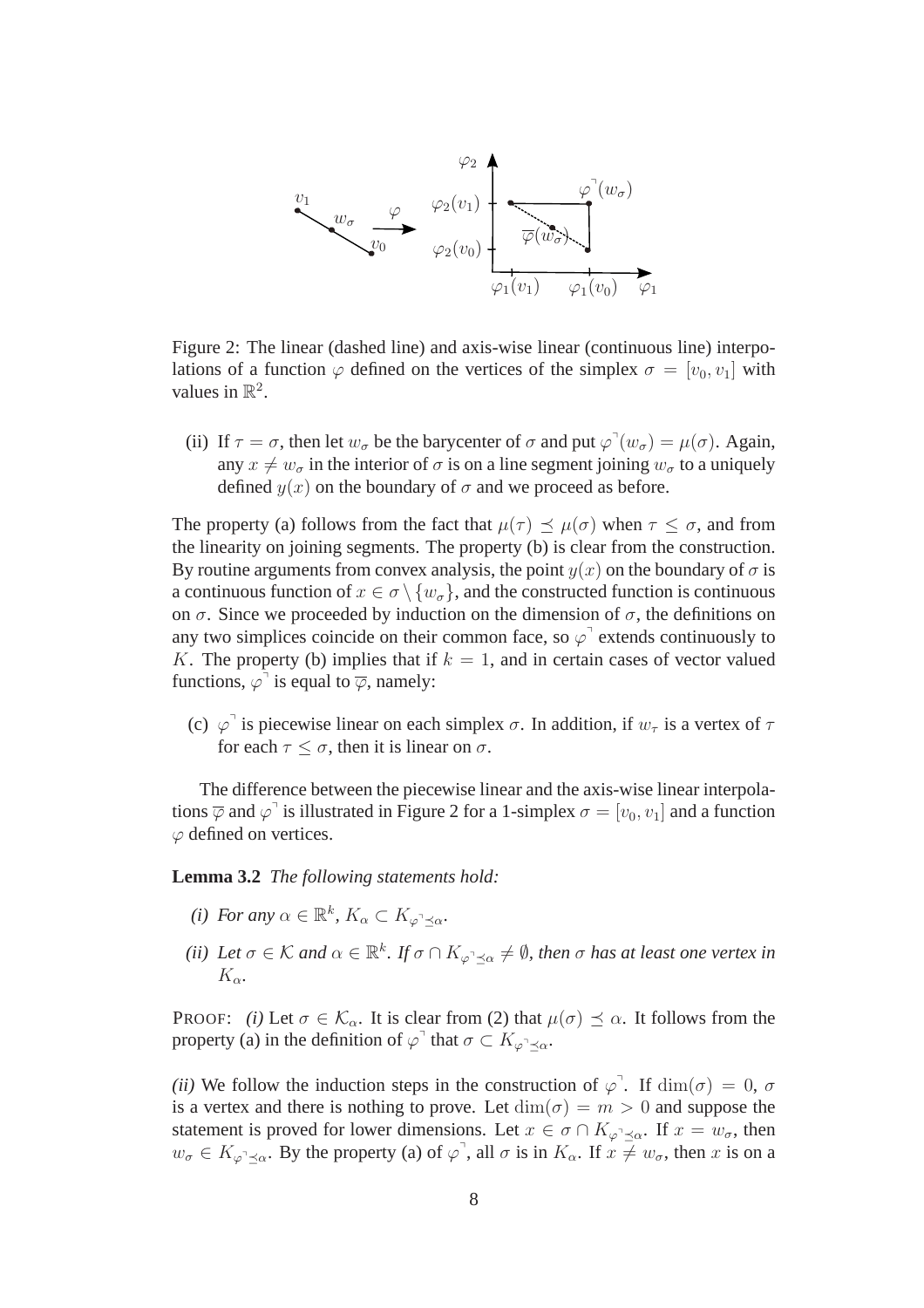line segment joining the point  $w_{\sigma}$  of  $\sigma$  with a point  $y(x)$  of an  $(m - 1)$ –simplex  $\tau < \sigma$ , where  $\varphi'(y(x))$  is defined by the induction hypothesis. We know that  $\varphi'(y(x))$ is extended linearly to the line segment  $[w_{\sigma}, y(x)]$ . Also,  $\varphi'(y(x)) \preceq \varphi'(w_{\sigma})$  by the property (a). Hence  $\varphi'(y(x)) \preceq \varphi'(x) \preceq \alpha$ . It remains to use the induction hypothesis for  $y(x)$  and  $\tau$  to deduce that  $\tau$  has a vertex in  $K_{\alpha}$ .  $\Box$ 

**Theorem 3.3** *For any*  $\alpha \in \mathbb{R}^k$ ,  $K_\alpha$  *is a strong deformation retract of*  $K_{\varphi \to \alpha}$ *. Consequently, the inclusion*  $K_{\alpha} \hookrightarrow K_{\varphi} \times_{\alpha}$  *induces an isomorphism in homology.* 

PROOF: Note that  $K_{\varphi \to \alpha}$  is contained in a union of simplices  $\sigma \in \mathcal{K}$  such that

$$
\sigma_{\varphi^{\neg} \preceq \alpha} := \sigma \cap K_{\varphi^{\neg} \preceq \alpha} \neq \emptyset. \tag{3}
$$

Given any such  $\sigma$ , consider the simplex  $\sigma_{\alpha}$  defined as the convex hull of the set of vertices v of  $\sigma$  such that  $\varphi(v) \preceq \alpha$ . By the hypothesis on  $\sigma$  and by Lemma 3.2*(ii)*,  $\sigma_{\alpha} \neq \emptyset$ . Given any  $\sigma \in \mathcal{K}$  for which  $\sigma_{\varphi \prec \alpha} \neq \emptyset$ , we shall define a strong deformation retraction

$$
H_{\sigma} : \sigma_{\varphi^{\neg} \preceq \alpha} \times [0,1] \to \sigma_{\varphi^{\neg} \preceq \alpha}
$$

with  $r = H(\cdot, 1)$  being a retraction of  $\sigma_{\varphi} \prec_{\alpha}$  onto  $\sigma_{\alpha}$ .

The construction goes by induction on the dimension m of  $\sigma$  following the induction steps in the construction of the function  $\varphi$ <sup>7</sup>. If  $\dim(\sigma) = 0$ ,  $\sigma$  is a vertex and there is nothing to prove. Now let  $m > 0$ . Suppose that the deformation retraction  $H_{\tau}$ :  $\tau_{\varphi} \times [0, 1] \to \tau_{\varphi} \times \pi$  is defined for simplices  $\tau$  of dimension  $m' < m$  with  $\tau_{\varphi \preceq \alpha} \neq \emptyset$  in such a way that  $H_{\tau}(x, t) = x$  for any  $(x, t) \in$  $\tau_{\varphi^{\top} \preceq \alpha} \times [0, 1/2^{m'}]$ , and the values of  $\varphi^{\top}$  on  $H_{\tau}(x, t)$  are decreasing with t. By "decreasing" we mean the weak inequality " $\preceq$ ". This hypothesis guarantees that the deformation has values in the set  $\tau_{\varphi^{\neg} \preceq \alpha}$ .

Let  $x \in \sigma_{\varphi \neg \prec \alpha}$ . If x is on a boundary of  $\sigma$ , we define  $H_{\sigma}(x,t) = H_{\tau}(x,t)$ , where  $\tau$  is the smallest face of  $\sigma$  containing x and  $H_{\tau}$  is defined by the induction hypothesis. Suppose x is in the interior of  $\sigma$ . Let  $w_{\sigma}$  and  $y(x)$  be the points identified in the definition of  $\varphi$ <sup>7</sup>. Note that, if  $\varphi$ <sup>7</sup> $(w_{\sigma}) \preceq \alpha$ , then  $\sigma_{\varphi$ <sup>3</sup> $\preceq \alpha} = \sigma$ , hence the deformation must be defined as the identity map for each t:

$$
H_{\sigma}(x,t) := x \text{ for all } (x,t) \in \sigma \times [0,1].
$$

Therefore, we may suppose that  $w_{\sigma} \notin \sigma_{\varphi^{\top} \preceq \alpha}$ . Consider the smallest face  $\tau$  of  $\sigma$ containing  $y(x)$ . Since  $y(x)$  is on the boundary of  $\sigma$ ,  $\tau$  is a proper face of  $\sigma$  of dimension, say,  $m' < m$ . By the construction of  $\varphi$ ,

$$
\varphi^{\neg}(y(x)) \preceq \varphi^{\neg}(x) \preceq \varphi^{\neg}(w_{\sigma}). \tag{4}
$$

Since  $\varphi^{\mathsf{T}}(x) \preceq \alpha$ , we get  $\varphi^{\mathsf{T}}(y(x)) \preceq \alpha$  so  $y(x) \in \tau_{\varphi^{\mathsf{T}} \preceq \alpha} \neq \emptyset$ . By the induction hypothesis, a deformation retraction

$$
H_{\tau} : \tau_{\varphi^{\neg} \preceq \alpha} \times [0,1] \to \tau_{\varphi^{\neg} \preceq \alpha} \subset \sigma_{\varphi^{\neg} \preceq \alpha}
$$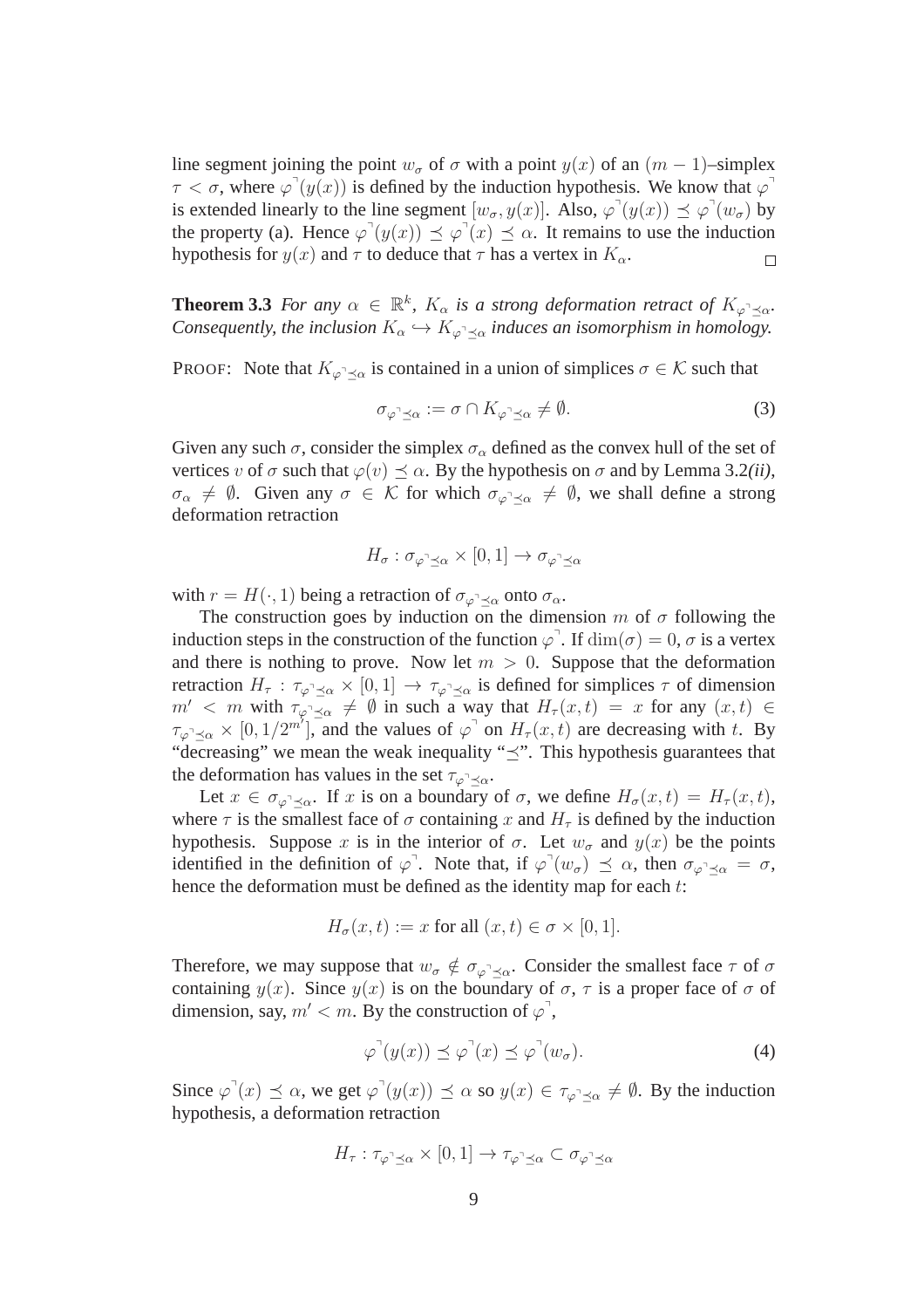is defined so that the values of  $\varphi$ <sup>1</sup> on  $H_{\tau}(x,t)$  decrease with t, and  $H_{\tau}(x,t) = x$ for  $t \in [0, 1/2^{m'}].$ 

For any  $t \in [0, 1]$  and for x in the interior of  $\sigma$  we define

$$
H_{\sigma}(x,t):=\left\{\begin{array}{ll} x & \text{if} \;\; 0\leq t<1/2^m \\ (2^mt-1)y(x)-(2^mt-2)x & \text{if} \;\; 1/2^m\leq t<1/2^{m-1} \\ H_{\tau}(y(x),t) & \text{if} \;\; 1/2^{m-1}\leq t\leq 1 \end{array}\right.
$$

.

It is easily checked that  $H_{\sigma}(x, 1/2^m) = x$ ,  $H_{\sigma}(x, 1/2^{m-1}) = y(x)$ . Since  $\varphi$ <sup>1</sup> is linear on  $[w_{\sigma}, y(x)]$ , the inequality (4) implies that the values of  $\varphi^{\dagger}$  on  $H_{\sigma}(x, t)$ decrease with  $t$ .

Thus we have defined  $H_{\sigma}$  both when x is on the boundary of  $\sigma$  and when it is in the interior of  $\sigma$ . By construction, for every  $x \in \sigma_{\varphi \rightarrow \alpha}$ ,  $H_{\sigma}(x,0) = x$ , and  $H_{\sigma}(x, 1)$  belongs to  $\sigma_{\alpha}$ , and moreover, for every  $x \in \sigma_{\alpha}$ ,  $H_{\sigma}(x, 1) = x$ . In order to conclude that  $H_{\sigma}$  is a deformation retraction of  $\sigma_{\varphi} \prec_{\alpha}$  onto  $\sigma_{\alpha}$  we must prove that  $H_{\sigma}$  is continuous. The continuity at a given point  $(x_0, t_0)$  with  $x_0$  in the interior of  $\sigma$  follows from the continuity of  $y(x)$  in x. The continuity at  $(x_0, t_0)$ with  $x_0$  on the boundary of  $\sigma$  follows from the condition that  $H_{\tau}(x,t) = x$  for any  $t \in [0, 1/2^{m'}]$  and from the induction hypothesis.

In order to continuously extend  $H_{\sigma}$  to a deformation

$$
H: K_{\varphi^{\neg} \preceq \alpha} \times [0,1] \to K_{\varphi^{\neg} \preceq \alpha},
$$

it is enough to prove that, given two simplices  $\sigma_1$  and  $\sigma_2$  intersecting  $K_{\varphi^{\neg} \preceq \alpha}$  and  $\tau = \sigma_1 \cap \sigma_2$ , the maps  $H_{\sigma_1}$  and  $H_{\sigma_2}$  agree at any  $x \in \tau_{\varphi \preceq \alpha}$ . It is clear from the definition that  $H_{\sigma_1}(x,t) = H_{\sigma_2}(x,t) = H_{\tau}(x,t)$  for  $x \in \tau$  and for all t, provided that  $H_{\tau}$  is defined. But this is true, because  $x \in \tau_{\varphi^{-1} \prec \alpha}$ , so this is a nonempty set.  $\Box$ 

In the next section, we use Theorem 3.3 to show that any distance between rank invariants of continuous functions that has property (S) can be approximated by the distance between rank invariants of discrete functions. We end this section with another application of Theorem 3.3 of interest in itself: a theorem on the structure of the set of critical values of the axis-wise interpolation  $\varphi^{\text{I}}$ . The following definition generalizes the notion of homological critical value given in [13] to vector functions. In plain words we call homological critical any value  $\alpha$  for which any sufficiently small neighborhood contains two values whose sublevel sets are included one into the other but cannot be retracted one onto the other. Neighborhoods are taken with respect to the norm  $\|\alpha\| = \max_{j=1,2,\dots,k} |\alpha_j|$  in  $\mathbb{R}^k$ .

**Definition 3.4** Let  $\tilde{\varphi}: K \to \mathbb{R}^k$  be a continuous vector function. A value  $\alpha \in \mathbb{R}^k$ is a *homological critical value* of  $\tilde{\varphi}$  if there exists an integer q such that, for all sufficiently small real values  $\epsilon > 0$ , two values  $\alpha', \alpha'' \in \mathbb{R}^k$  can be found with  $\alpha' \preceq \alpha \preceq \alpha'', \|\alpha' - \alpha\| < \epsilon, \|\alpha'' - \alpha\| < \epsilon$ , such that the map

$$
H_q(K_{\tilde{\varphi}\preceq\alpha'})\to H_q(K_{\tilde{\varphi}\preceq\alpha''})
$$

induced by the inclusion  $K_{\tilde{\varphi} \prec \alpha'} \hookrightarrow K_{\tilde{\varphi} \prec \alpha''}$  is not an isomorphism. If this condition fails, α is called a *homological regular value*.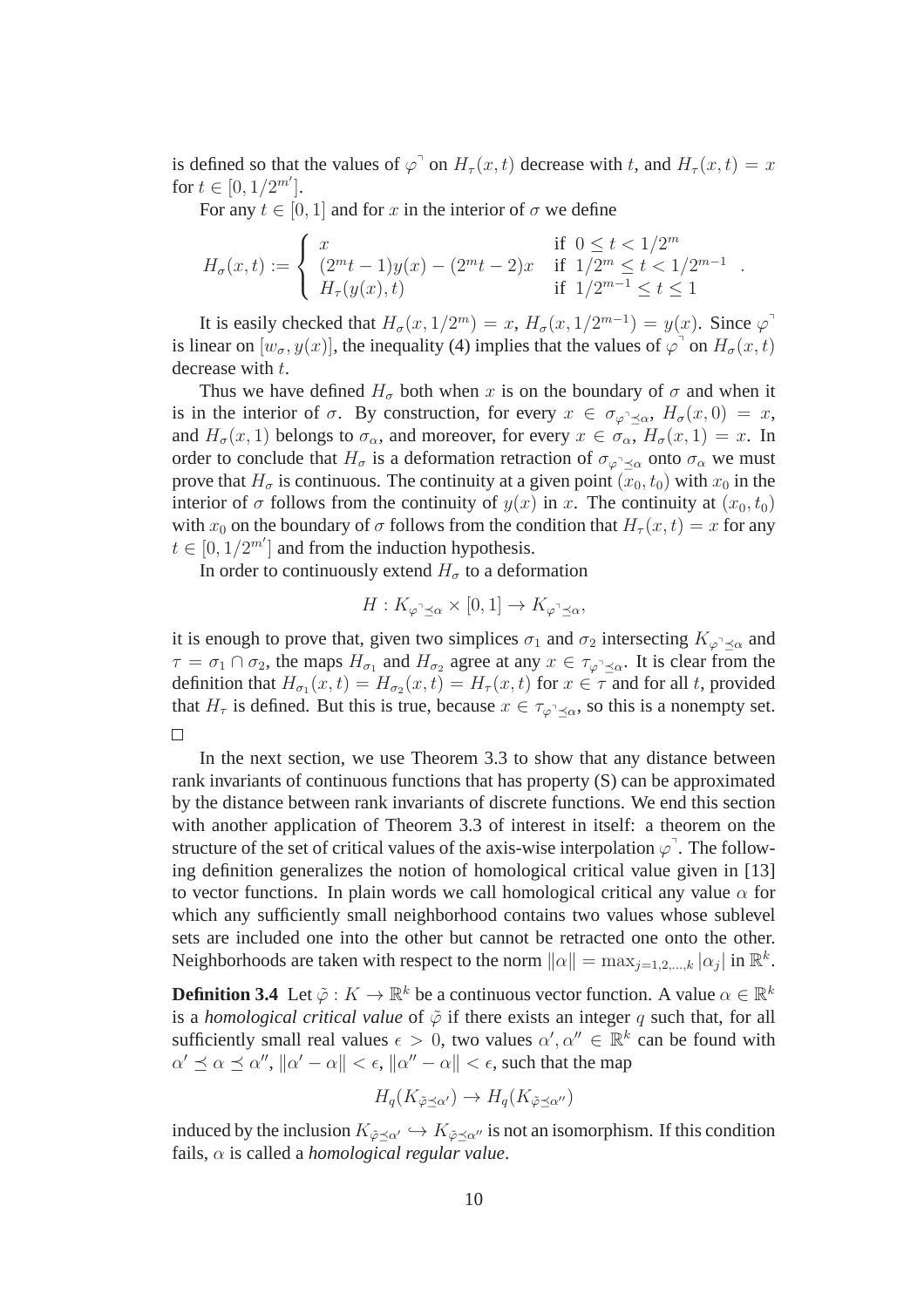Also note that, by the long exact sequence for the relative homology (see e.g. [21, Chapter 9]) the critical value definition is equivalent to the following condition on the graded relative homology

$$
H_*(K_{\tilde{\varphi}\preceq\alpha'},K_{\tilde{\varphi}\preceq\alpha''})\neq 0.
$$

For any  $j = 1, 2, ..., k$  and a vertex  $v \in V(\mathcal{K})$ , consider the hyperplane of  $\mathbb{R}^k$ given by the equation  $\alpha_j = \varphi^{\dagger}$  $j(v)$  and a positive closed cone  $C_j(v)$  contained in it, given by the formula

$$
C_j(v) := \{ \alpha \in \mathbb{R}^k \mid \alpha_j = \varphi_{j}(v) \text{ and } \alpha_i \ge \varphi_{i}(v) \text{ for all } i = 1, 2, \ldots, k \}.
$$

**Theorem 3.5** The set of homological critical values of  $\varphi$ <sup>1</sup> is contained in the finite *union of the described cones, namely, in the set*

$$
C := \bigcup \{C_j(v) \mid v \in \mathcal{V}(\mathcal{K}) \text{ and } j = 1, 2, \ldots, k\}.
$$

PROOF: Consider any  $\alpha \notin C$ . We need to show that  $\alpha$  is a homological regular value. Since C is a closed set, an  $\epsilon > 0$  exists such that the set  $\overline{Q}(\alpha, \epsilon) = \{\beta \in$  $\mathbb{R}^k \mid \|\alpha - \beta\| \leq \epsilon$  does not meet C. If  $\|\alpha - \beta\| \leq \epsilon$ , then

$$
K_{\beta} = K_{\alpha}.\tag{5}
$$

Indeed, if this were not true, the segment joining  $\alpha$  and  $\beta$  should contain a point of C, against the choice of  $\epsilon$ .

Now, let us assume that  $\alpha' \preceq \varphi(v) \preceq \alpha''$ ,  $\|\alpha - \alpha'\| \preceq \epsilon$  and  $\|\alpha - \alpha''\| \preceq$  $\epsilon$ . It follows from equation (5) and from Theorem 3.3 that the inclusions  $i'$ :  $K_{\alpha} = K_{\alpha'} \hookrightarrow K_{\varphi \preceq \alpha'}$  and  $i'' : K_{\alpha} = K_{\alpha''} \hookrightarrow K_{\varphi \preceq \alpha''}$  induce isomorphisms in homology. The inclusion  $i^{(\alpha',\alpha'')} : K_{\varphi^{\uparrow}\preceq\alpha'} \hookrightarrow K_{\varphi^{\uparrow}\preceq\alpha''}$  can be written as  $i^{(\alpha',\alpha'')} =$  $i'' \circ r'$ , where r' is the retraction homotopically inverse to i'. By the functoriality of homology,  $H_*(i^{(\alpha',\alpha'')}) = H_*(i'') \circ H_*(r')$ , hence it is also an isomorphism.

For the sake of visualization, in Figure 3 the set  $C$  is shown in a simple case.

From the formula for C, we instantly get an analogy of a well-known result from differential geometry [24].

**Corollary 3.6** The set of homological critical values of  $\varphi$ <sup> $\cdot$ </sup> is a nowhere dense set *in* R k *. Moreover its* k*-dimensional Lebesgue measure is zero.*

## **4 Approximation of distances between rank invariants**

The goal of this section is to show that shape comparison by persistent homology of vector functions is numerically stable. In this passage from real (continuous) objects to their discretizations, the approximation error does not grow to be much larger when we compute the distance D between the rank invariants of  $\varphi$  and  $\psi$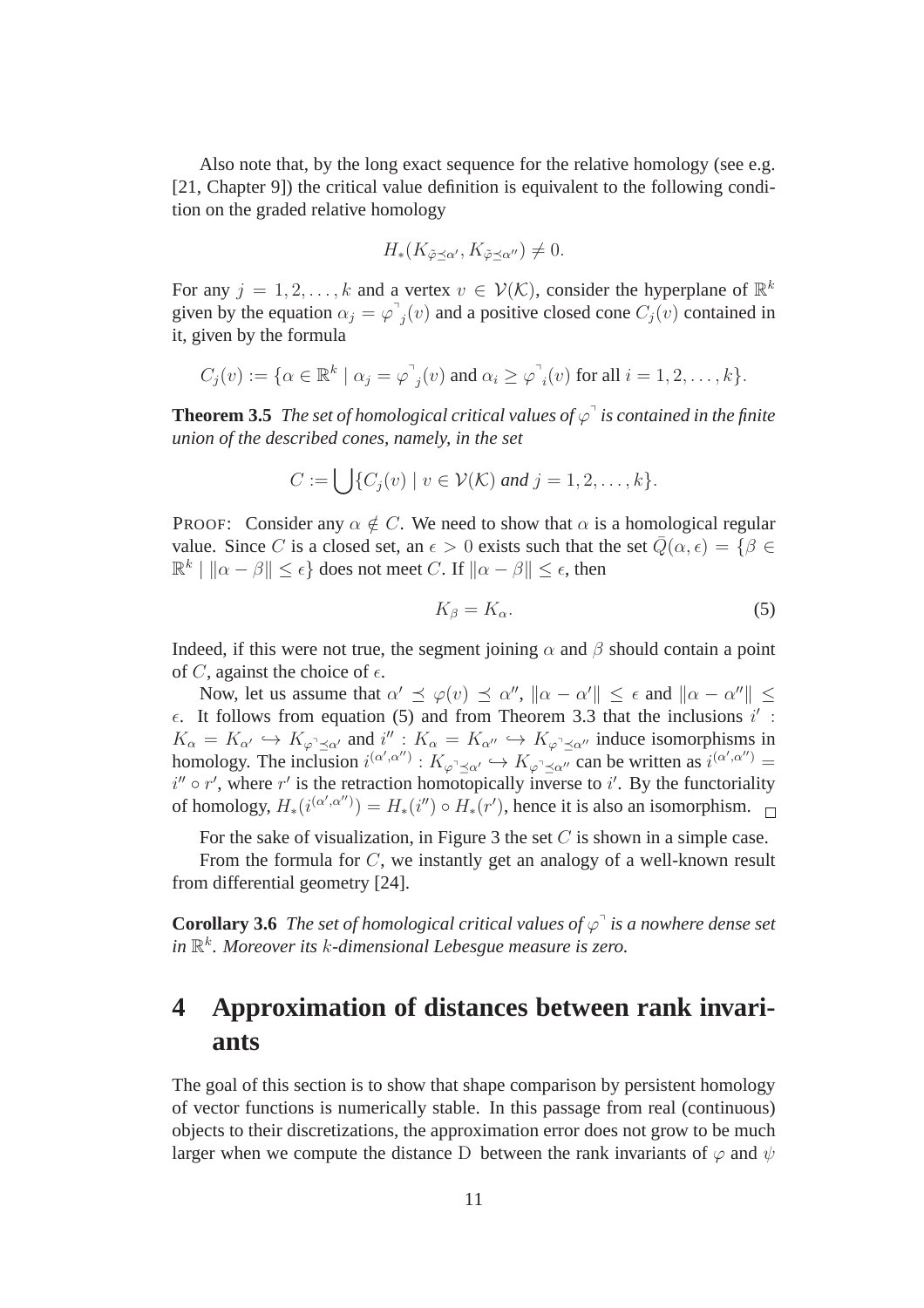

Figure 3: The set  $C$  defined in Theorem 3.5 is the union of closed cones with vertices at the values taken by  $\varphi$ . The set  $\Lambda$  introduced in Proposition 4.6 is a finite set whose elements are the highlighted points.

instead of the distance D between the rank invariants of f and q (Theorem 4.5). To this end, the stability property (S) of D defined in Section 2.1 in the continuous setting is crucial.

A description of this approximation procedure in concrete examples together with experiments exploiting the numerical stability of the comparison by persistent homology will be given in Section 5.

We end the section by showing that the set of homological critical values, although uncountable, admits a finite representative set.

We start from the following approximation lemma. It may happen that  $D(\rho_{\tilde{\varphi}}, \rho_{\tilde{\psi}})$ and D ( $\rho_{\varphi}$ <sup>-</sup>,  $\rho_{\psi}$ <sup>-</sup>) are equal to + $\infty$ . In the case of the matching distance, this occurs when  $H_*(K) \neq H_*(L)$ . In such a case, we adopt the convention  $\infty - \infty = 0$ .

**Lemma 4.1** Let  $\tilde{\varphi}: K \to \mathbb{R}^k$ ,  $\tilde{\psi}: L \to \mathbb{R}^k$  be two continuous measuring func*tions on the carrier of complexes* K *and* L. For *any*  $\epsilon > 0$ *, there exists*  $\delta > 0$  *such that if*

$$
\max\{\text{diam}\,\sigma \mid \sigma \in \mathcal{K} \text{ or } \sigma \in \mathcal{L}\} < \delta \tag{6}
$$

*then*

$$
|D(\rho_{\tilde{\varphi}}, \rho_{\tilde{\psi}}) - D(\rho_{\varphi^{\gamma}}, \rho_{\psi^{\gamma}})| < \epsilon.
$$
 (7)

PROOF: Since K and L are compact,  $\tilde{\varphi}$ ,  $\tilde{\psi}$ ,  $\varphi$ <sup>7</sup>, and  $\psi$ <sup>7</sup> are uniformly continuous. Hence for any  $\epsilon > 0$ , there exists  $\delta > 0$  such that if (6) is satisfied then

$$
\max\{\text{diam}\,\tilde{\varphi}(\sigma) \mid \sigma \in \mathcal{K}\} < \epsilon/4\tag{8}
$$

and the same inequality holds for  $\tilde{\psi}, \varphi$ , and  $\psi$ . The diameters of  $\tilde{\varphi}(\sigma)$  and  $\sigma$  are measured with respect to the maximum norm in the respective ambient spaces. Since  $\varphi$  is the restriction of  $\tilde{\varphi}$  to the vertices, and  $\varphi$ <sup>1</sup> interpolates  $\varphi$  on the vertices, given any  $x \in \sigma \in \mathcal{K}$ , and any vertex v of  $\sigma$ , from (8) we get

$$
\|\tilde{\varphi}(x) - \varphi^{\top}(x)\| \le \|\tilde{\varphi}(x) - \varphi(v)\| + \|\varphi(v) - \varphi^{\top}(x)\| < \epsilon/2. \tag{9}
$$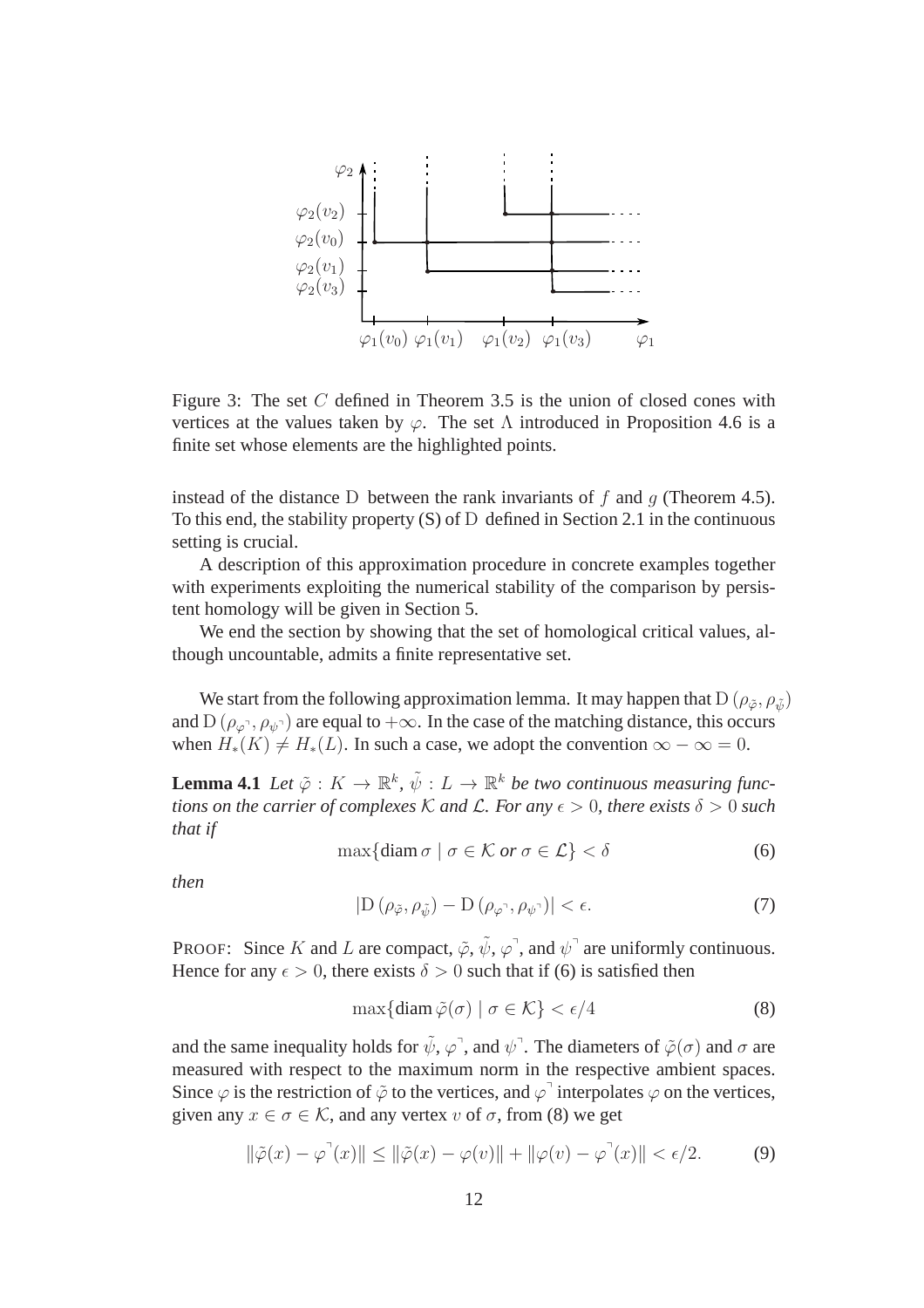Hence, by the choice of the maximum norm in  $\mathbb{R}^k$ ,  $\|\tilde{\varphi} - \varphi^{\top}\|_{\infty} < \epsilon/2$ . By the same arguments,  $\|\tilde{\psi} - \psi^{\dagger}\|_{\infty} < \epsilon/2$ . By the stability property (S) of D,

$$
\begin{array}{rcl}\n\mathcal{D}\left(\rho_{\tilde{\varphi}},\rho_{\tilde{\psi}}\right) & \leq & \mathcal{D}\left(\rho_{\tilde{\varphi}},\rho_{\varphi}\right) + \mathcal{D}\left(\rho_{\varphi}\right), \rho_{\psi}\right) + \mathcal{D}\left(\rho_{\psi}\right), \rho_{\tilde{\psi}}\right) \\
& \leq & \|\tilde{\varphi} - \varphi\|_{\infty} + \mathcal{D}\left(\rho_{\varphi}\right), \rho_{\psi}\right) + \|\psi\right] - \tilde{\psi}\|_{\infty} \\
& < & \mathcal{D}\left(\rho_{\varphi}\right), \rho_{\psi}\right) + \epsilon.\n\end{array}
$$

Reversing the roles of  $\tilde{\varphi}$ ,  $\tilde{\psi}$  and  $\varphi^{\dagger}$ ,  $\psi^{\dagger}$ , we get  $D(\rho_{\varphi^{\dagger}}, \rho_{\psi^{\dagger}}) < D(\rho_{\tilde{\varphi}}, \rho_{\tilde{\psi}}) + \epsilon$  and the conclusion follows.  $\Box$ 

Knowing Lemma 4.1, we now turn our attention to computing  $D(\rho_{\varphi}, \rho_{\psi})$ .

The following definition sets the notation for the rank invariant of the simplicial complex filtration obtained from a discrete map  $\varphi$ . Next, we show that this definition gives a rank invariant coinciding with the rank invariant of the continuous function  $\varphi$ . Thus it is a first step in the passage from the stability of rank invariants for continuous functions to that of discrete ones. Moreover, this definition is the one which we use to implement the reduction algorithm of [5] in our computations in Section 5.

**Definition 4.2** Consider the discrete map  $\varphi : \mathcal{V}(\mathcal{K}) \to \mathbb{R}^k$  defined on vertices of a simplicial complex K. The q*'th real space variable rank invariant* or, shortly, q'th real rank invariant of  $\varphi$  is the function  $\rho_{\varphi}^q : \Delta_+^k \to \mathbb{N}$  defined on each pair  $(\alpha, \beta) \in \Delta^k_+$  as the rank of the map

$$
H_q(j^{(\alpha,\beta)}): H_q(K_\alpha) \to H_q(K_\beta)
$$

induced by the inclusion map  $j^{(\alpha,\beta)}: K_\alpha \hookrightarrow K_\beta$  on simplicial sublevel sets.

**Theorem 4.3** *Given any discrete function*  $\varphi : \mathcal{V}(\mathcal{K}) \to \mathbb{R}^k$  *on the set of vertices of a simplicial complex K and its axis-wise interpolation*  $\varphi$ <sup>7</sup>, we have the equality *of* q*'th real rank invariants*

$$
\rho^q_\varphi = \rho^q_{\varphi^{\neg}}.
$$

**PROOF:** Consider any  $(\alpha, \beta) \in \Delta^k_+$ , the inclusion maps  $i^{(\alpha,\beta)}: K_{\varphi^{\flat} \leq \alpha} \hookrightarrow K_{\varphi^{\flat} \leq \beta}$ , and  $j^{(\alpha,\beta)}: K_\alpha \hookrightarrow K_\beta$ . Theorem 3.3 implies that for every  $q \in \overline{Z}$  we have the following commutative diagram

$$
H_q(K_{\varphi^{\neg} \preceq \alpha}) \xrightarrow{H_q(i^{(\alpha,\beta)})} H_q(K_{\varphi^{\neg} \preceq \beta})
$$
  

$$
\xrightarrow{\varphi} H_q(K_{\alpha}) \xrightarrow{H_q(j^{(\alpha,\beta)})} H_q(K_{\beta})
$$

where the vertical arrows are the isomorphisms induced by the corresponding retractions. Thus rank  $H_q(i^{(\alpha,\beta)}) = \text{rank } H_q(j^{(\alpha,\beta)}).$ 

 $\Box$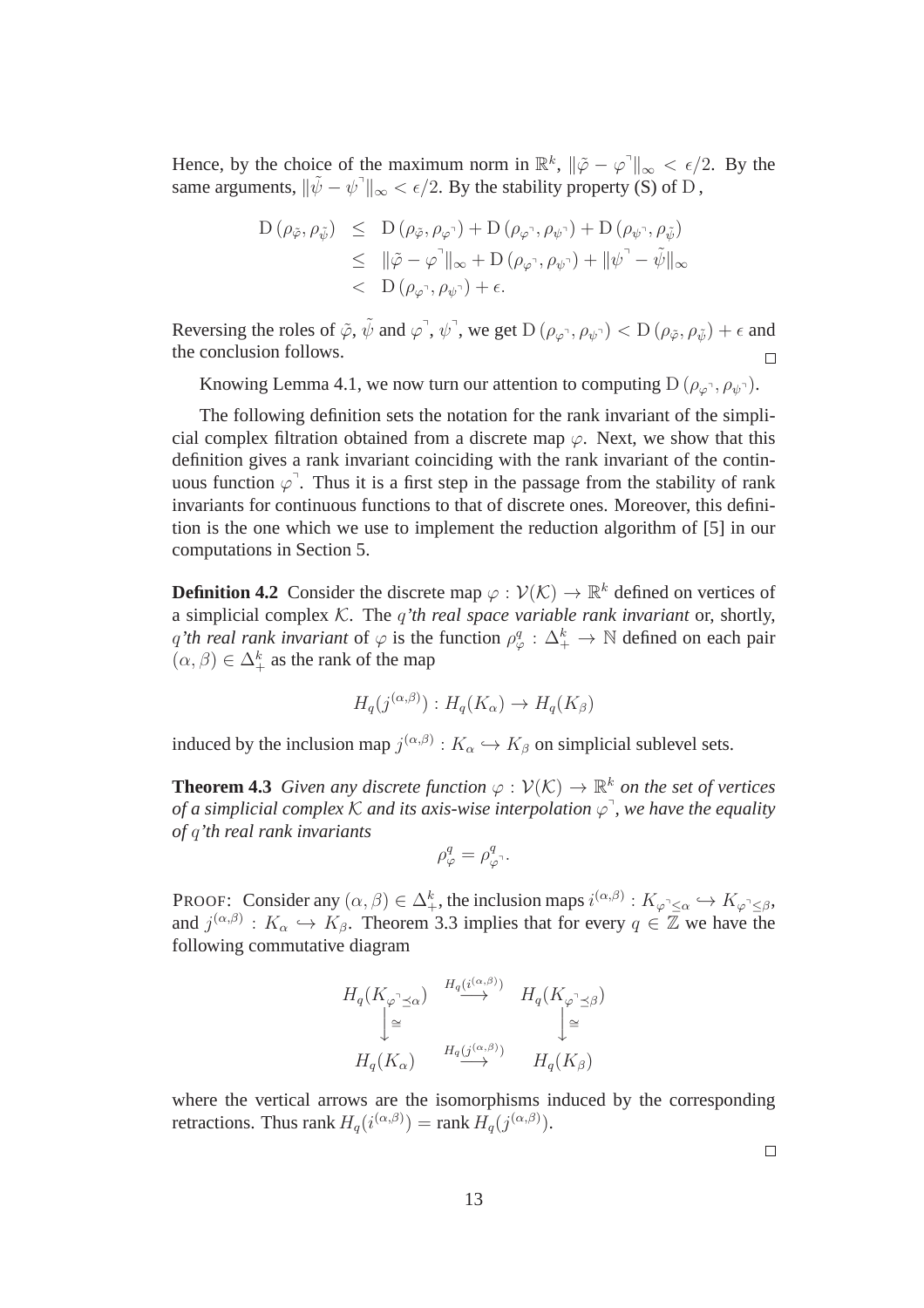In the sequel, we will once again use  $\rho_{\varphi}$  to refer to real rank invariants of arbitrary order. In conclusion we obtain that the distance between the rank invariants of two measuring (or interpolation) functions can be approximated using only the corresponding simplicial sublevel sets.

**Corollary 4.4** Let  $\tilde{\varphi}: K \to \mathbb{R}^k$ ,  $\tilde{\psi}: L \to \mathbb{R}^k$  be two continuous measuring *functions on the carriers of complexes*  $K$  *and*  $\mathcal L$  *and let*  $\varphi$  :  $\mathcal V(K) \to \mathbb R^k$ ,  $\psi$  :  $\mathcal{V}(\mathcal{L}) \to \mathbb{R}^k$  be the discretizations of  $\tilde{\varphi}$  and  $\tilde{\psi}$  on the sets of vertices of K and L, *respectively. For any*  $\epsilon > 0$  *there exists*  $\delta > 0$  *such that if* 

$$
\max\{\text{diam}\,\sigma \mid \sigma \in \mathcal{K} \text{ or } \sigma \in \mathcal{L}\} < \delta
$$

*then*

$$
|D(\rho_{\tilde{\varphi}}, \rho_{\tilde{\psi}}) - D(\rho_{\varphi}, \rho_{\psi})| < \epsilon. \tag{10}
$$

PROOF: Immediate from Lemma 4.1 and Theorem 4.3.

$$
\Box
$$

We are now ready to give the main result of this section.

**Theorem 4.5** *Let* X *and* Y *be homeomorphic triangulable topological spaces,* and let  $f: X \to \mathbb{R}^k$ ,  $g: Y \to \mathbb{R}^k$  be continuous functions. Let  $(K, \tilde{\varphi})$  and  $(L, \tilde{\psi})$ , with  $K$  and  $L$  carriers of complexes  $K'$  and  $\mathcal{L}'$ , and  $\tilde{\varphi}: K \to \mathbb{R}^k$ ,  $\tilde{\psi}: L \to \mathbb{R}^k$ *continuous measuring functions, approximate* (X, f) *and* (Y, g)*, respectively, in the following sense: For a fixed*  $\epsilon > 0$ *, there exist a homeomorphism*  $\xi : K \to X$ *with*  $\|\tilde{\varphi} - f \circ \xi\|_{\infty} \leq \epsilon/4$  *and a homeomorphism*  $\zeta : L \to Y$  *with*  $\|\tilde{\psi} - g \circ \zeta\|_{\infty} \leq$  $\epsilon$ /4. Then, for any sufficiently fine subdivision K of K' and L of L',

$$
|\mathcal{D}(\rho_f, \rho_g) - \mathcal{D}(\rho_{\varphi}, \rho_{\psi})| \le \epsilon,
$$

 $\varphi: V(\mathcal{K}) \to \mathbb{R}^k$ ,  $\psi: V(\mathcal{L}) \to \mathbb{R}^k$  being restrictions of  $\tilde{\varphi}$  and  $\tilde{\psi}$  on the set of *vertices of* K *and* L*, respectively.*

PROOF: By the triangle inequality

$$
D(\rho_f, \rho_g) \le D(\rho_f, \rho_{f \circ \xi}) + D(\rho_{f \circ \xi}, \rho_{\tilde{\varphi}}) + D(\rho_{\tilde{\varphi}}, \rho_{\tilde{\psi}}) + D(\rho_{\tilde{\psi}}, \rho_{g \circ \zeta}) + D(\rho_{g \circ \zeta}, \rho_g).
$$

Since  $\rho_f = \rho_{f \circ \xi}$  and  $\rho_g = \rho_{g \circ \zeta}$ , we have  $D(\rho_f, \rho_{f \circ \xi}) = 0$  and  $D(\rho_{g \circ \zeta}, \rho_g) = 0$ . Moreover, by the stability property (S), since  $\|\tilde{\varphi} - f \circ \xi\|_{\infty} \leq \epsilon/4$  and  $\|\tilde{\psi} - g \circ \xi\|_{\infty}$  $\|\zeta\|_{\infty} \leq \epsilon/4$ , we have  $D(\rho_{f \circ \xi}, \rho_{\tilde{\varphi}}) \leq \epsilon/4$  and  $D(\rho_{\tilde{\psi}}, \rho_{g \circ \zeta}) \leq \epsilon/4$ . Therefore,

$$
D(\rho_f, \rho_g) \le D(\rho_{\tilde{\varphi}}, \rho_{\tilde{\psi}}) + \epsilon/2.
$$

By Corollary 4.4, there exists  $\delta > 0$  such that, if K and L are subdivisions of K' and  $\mathcal{L}'$  with  $\max\{\text{diam }\sigma \mid \sigma \in \mathcal{K} \text{ or } \sigma \in \mathcal{L}\}<\delta$ , then  $D(\rho_{\tilde{\varphi}}, \rho_{\tilde{\psi}}) \leq D(\rho_{\varphi}, \rho_{\psi}) +$  $\epsilon/2$ . In conclusion we have proved that  $D(\rho_f, \rho_q) \leq D(\rho_\varphi, \rho_\psi) + \epsilon$ .

Reversing the roles of f, g and  $\varphi$ ,  $\psi$ , we get  $D(\rho_{\varphi}, \rho_{\psi}) \leq D(\rho_f, \rho_g) + \epsilon$ , yielding the claim.  $\Box$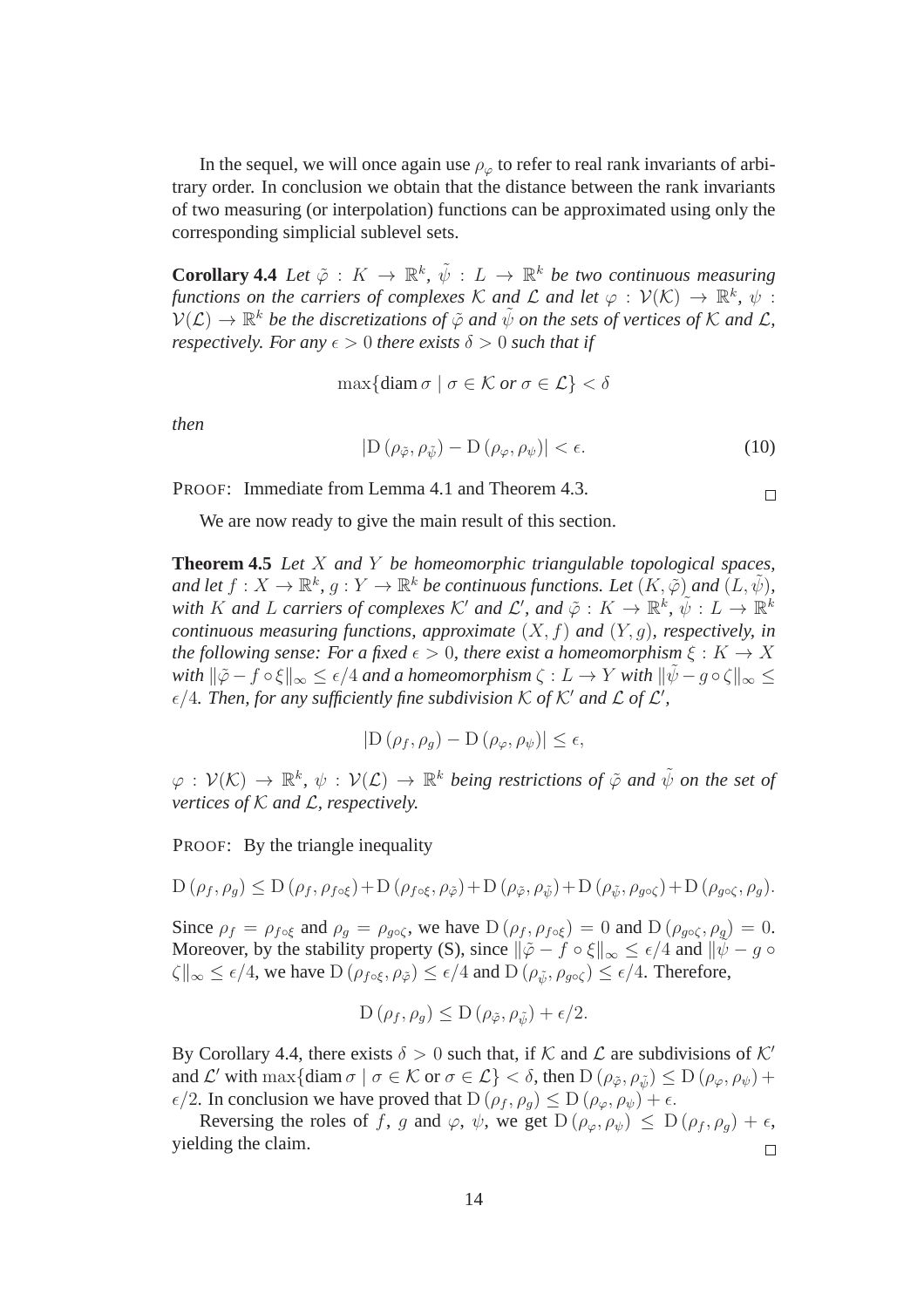We turn now to the question of the structure of the critical set of  $\varphi^{\neg}$ . Recall from the previous section that when  $k > 1$ , the set of homological critical values of a function on K with values in  $\mathbb{R}^k$  may be an uncountable set, although contained in a nowhere dense set C by Theorem 3.5. However, the family  ${K_{\alpha}}_{\alpha \in \mathbb{R}^k}$  of all subcomplexes of K is finite. Thus there exists a finite representative set  $\Lambda \subset \mathbb{R}^k$ for  $C$  as the following proposition states.

**Proposition 4.6** *For any*  $\alpha \in C$ *, there exists*  $\lambda$  *in* 

$$
\Lambda = \{ \lambda \in C \mid \forall j = 1, 2, \dots, k, \exists v \in \mathcal{V}(\mathcal{K}) : \lambda_j = \varphi_j(v) \}
$$

*such that*  $K_{\alpha} = K_{\lambda}$ *.* 

PROOF: Since  $\alpha \in C$ ,  $\mathcal{V}(\mathcal{K}_{\alpha}) \neq \emptyset$  and there exists j such that  $\alpha_j = \varphi_j(\bar{v}_j)$ for some  $\bar{v}_i \in \mathcal{V}(\mathcal{K})$ , and  $\alpha_i \geq \varphi_i(\bar{v}_i)$ , for  $1 \leq i \leq k$ . For each  $i \neq j$ , let us take a vertex  $\bar{v}_i \in \mathcal{V}(\mathcal{K}_\alpha)$  such that  $\varphi_i(\bar{v}_i) \geq \varphi_i(v)$  for every  $v \in \mathcal{V}(\alpha)$ . Now we set  $\lambda = (\lambda_1, \ldots, \lambda_k)$ , with  $\lambda_i = \varphi_i(\bar{v}_i)$ . By construction  $\lambda$  belongs to  $\Lambda$ . Furthermore, it holds that  $K_{\alpha} = K_{\lambda}$ . Indeed, obviously,  $K_{\lambda} \subseteq K_{\alpha}$ . Moreover, for every  $v \in K_\alpha$ , by definition of  $\bar{v}_i$  it holds that  $\varphi_i(\bar{v}_i) \ge \varphi_i(v)$  for  $1 \le i \le k$ . Equivalently,  $\lambda_i \geq \varphi_i(v)$  for  $1 \leq i \leq k$ , implying that  $v \in K_\lambda$ .  $\Box$ 

The structure of set  $\Lambda$  is visualized in Figure 3. The previous proposition prompts for the following definition.

**Definition 4.7** Consider the discrete map  $\varphi : \mathcal{V}(\mathcal{K}) \to \mathbb{R}^k$  defined on vertices of K. The *discrete rank invariant* of  $\varphi$  is the restriction of the real rank invariant  $\rho_{\varphi}$ to the finite domain  $\Lambda^2_+ := \Delta^k_+ \cap (\Lambda \times \Lambda)$ .

Definition 4.7 gives a discrete rank invariant which is similar to the one defined in [8, 7], except for the fact that we are using a different homological structure.

Defining a distance  $D$  directly on the basis of k-dimensional rank invariants would be a task impossible to accomplish. Even when  $k = 2$ , a pair of complexes  $K$  and  $\mathcal L$  with an order of thousand vertices would result in computing ranks of millions of maps induced by inclusions. This motivates the one-dimensional reduction method described in the next section to compute the matching distance.

## **5 Algorithm and experimentation**

For experimentation purposes, we now fix the distance between rank invariants that we will use to be the matching distance  $D_m$  defined in [5].

The one-dimensional reduction method presented in [5] to compute the matching distance consists of applying the one-dimensional rank invariant along the lines  $t \mapsto \vec{b} + t\vec{l}$  parameterized by t and determined by pairs of vectors  $(\vec{l}, \vec{b})$  in a chosen grid in  $\mathbb{R}^k \times \mathbb{R}^k$ , where  $\vec{b}$  is an initial point and  $\vec{l}$  directs the line. It is assumed that all components of  $\vec{l}$  are positive, and that  $\vec{l} \cdot \mathbf{1} = 1, \vec{b} \cdot \mathbf{1} = 0$ , where  $1 = (1, 1, \ldots, 1)$ . For all  $(\alpha, \beta) \in \Delta^k_+$ , there exists a unique such pair, which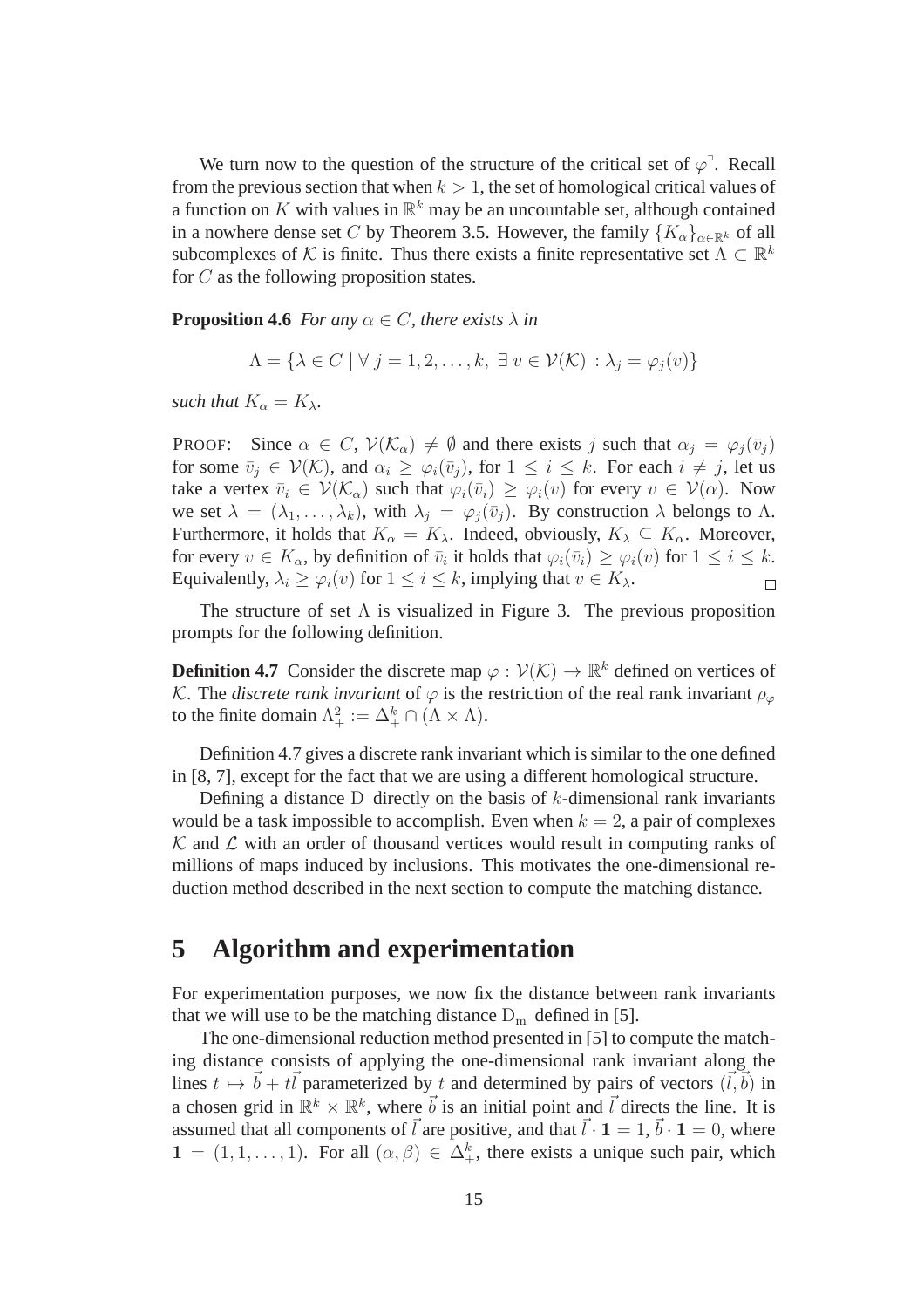will be called *linearly admissible pair* or simply *admissible pair*, the set of which will be denoted  $Ladm_k$ . Also denote by  $g_{(\vec{l},\vec{b})}: K \to \mathbb{R}$  and  $h_{(\vec{l},\vec{b})}: L \to \mathbb{R}$  the one-dimensional functions given by  $g_{(\vec{l},\vec{b})}(x) = ||(\varphi(x) - \vec{b})/\vec{l}||$  and  $h_{(\vec{l},\vec{b})}(x) =$  $\|(\psi^{\dagger}(x) - \vec{b})/\vec{l}\|$ , where the division is coordinate-wise and the norm is the supremum norm. For ease of notation, the pair  $(\vec{l}, \vec{b})$  may be left out of g and h if it is unambiguous. By [5, Lemma 1], if  $\alpha = \vec{b} + s\vec{l}$ , then

$$
K_{\varphi^{\supset} \preceq \alpha} = K_{g \leq s}.
$$

This and Theorem 4.3 implies

**Corollary 5.1** *Consider*  $(\alpha, \beta) = (\vec{b} + s\vec{b}, \vec{b} + t\vec{b}) \in \Delta^k_+$ *, for some*  $(s, t) \in \Delta^1_+$ *. Then*

$$
\rho_{\varphi}(\alpha,\beta) = \rho_g(s,t).
$$

The above theorem shows that it is legitimate to apply the reduction method of [5] to simplicial sublevel sets. Following [5, Definition 11], we define the *multidimensional matching distance* between the rank invariants  $\rho_{\varphi}$  and  $\rho_{\psi}$  to be

$$
D_{m}(\rho_{\varphi}, \rho_{\psi}) = \sup_{(\vec{l}, \vec{b}) \in \text{Ladm}_k} \min_{i=1,\dots,k} l_i D_{m}(\rho_{g_{(\vec{l}, \vec{b})}}, \rho_{h_{(\vec{l}, \vec{b})}}).
$$

In this section, the value  $\min_{i=1,...,k} l_i D_m (\rho_{g_{(\vec{l},\vec{b})}}, \rho_{g_{(\vec{l},\vec{b})}})$  will be denoted  $d_m(\rho_\varphi, \rho_\psi)$ or  $d_{m(\vec{l},\vec{b})}(\rho_{\varphi},\rho_{\psi})$  and referred to as the *rescaled one-dimensional matching distance*. The computational problem is, given a threshold value  $\epsilon > 0$ , computing an approximate matching distance  $D_m(\rho_\omega, \rho_\psi)$  on a suitable finite subset  $A \subset \text{Ladm}_k$  such that

$$
D_{m}(\rho_{\varphi}, \rho_{\psi}) \le D_{m}(\rho_{\varphi}, \rho_{\psi}) \le D_{m}(\rho_{\varphi}, \rho_{\psi}) + \epsilon.
$$
 (11)

### **5.1 Algorithm**

Our algorithm's inputs consist of lists of simplices of  $K$  and  $\mathcal L$  of highest dimension together with their adjacency relations and vertices, and of the values of normalized measuring functions  $\varphi : \mathcal{V}(\mathcal{K}) \to \mathbb{R}^2$  and  $\psi : \mathcal{V}(\mathcal{L}) \to \mathbb{R}^2$ , as well as a tolerance  $\epsilon$ <sup>1</sup>. In our computations, we have confined ourselves to the case where  $K$  and  $\mathcal L$  are triangular meshes. Its output is an approximate matching distance  $D_m$  ( $\rho_{\varphi}, \rho_{\psi}$ ). To compute the one-dimensional persistent homology on admissible pairs, we use the persistent homology software JPlex [16]. By default, JPlex computes the persistent Betti numbers over  $\mathbb{Z}_{11}$  of a discretely indexed filtration of simplicial complexes. We build this filtration by adding simplices in the following recursive way. We first order the values attained by the one-dimensional measuring function g in increasing order,  $\{g_1, \ldots, g_N\}$ . A finite filtration  $\{K_1, \ldots, K_N\}$ 

<sup>&</sup>lt;sup>1</sup>Due to the finite precision of computer arithmetic, the codomain of the functions  $\varphi_i$  and  $\psi_i$  is in reality  $10^{-p} \mathbb{Z}$  rather than R. In our computations we tended to use  $p = 6$ , that is, a precision of up to six digits after the decimal point.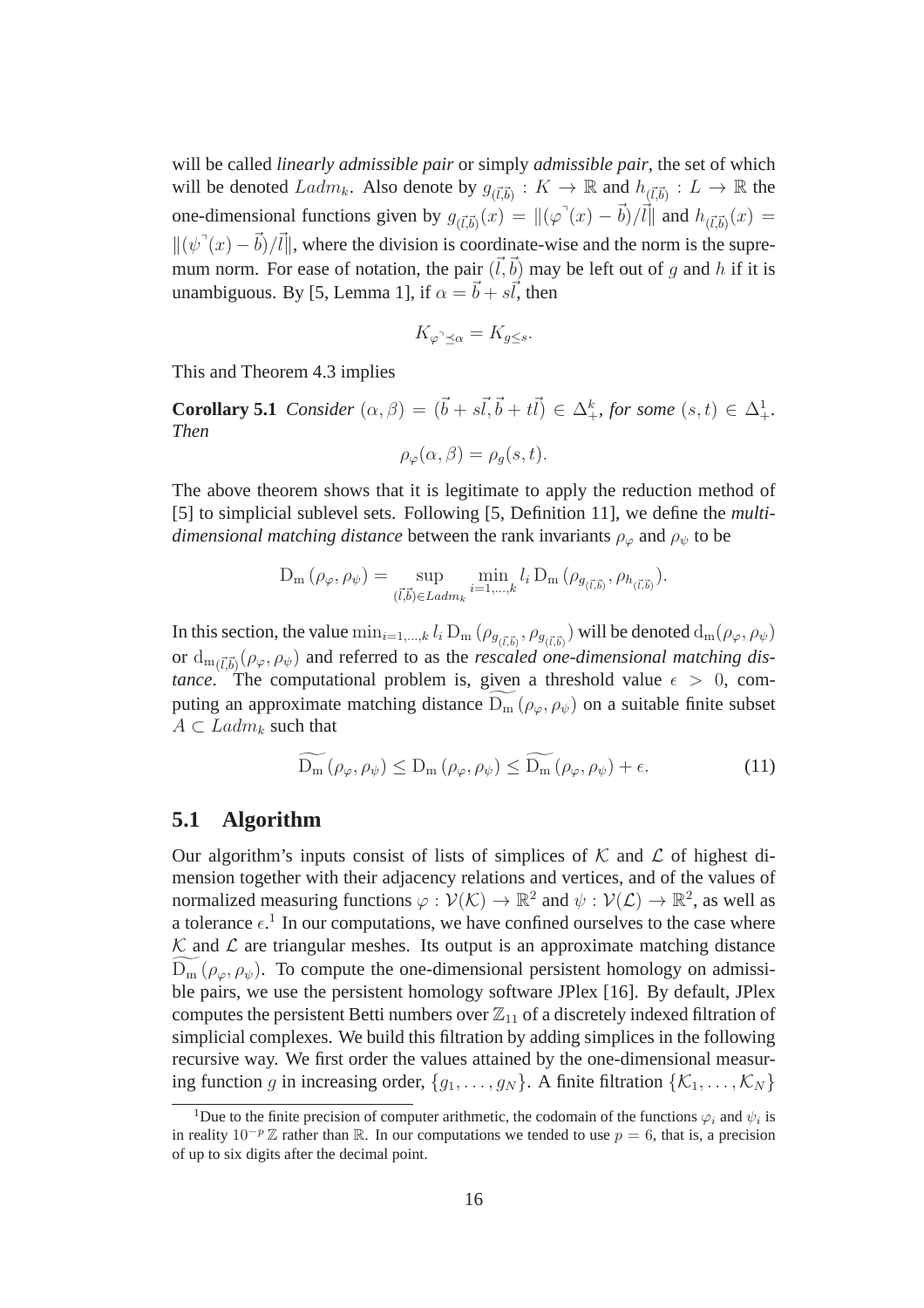is then built by inserting simplices  $\sigma \in \mathcal{K}$ . If  $\sigma = \{v\}$ , where v is a vertex, we put  $\{v\}$  into  $\mathcal{K}_i$  if  $g(v) \leq g_i$ . Otherwise,  $\sigma \in \mathcal{K}_i$  if all its vertices are in  $\mathcal{K}_i$ . Similarly, the function h is used to build a finite filtration  $\{\mathcal{L}_1, \ldots, \mathcal{L}_M\}$  using simplices of L.

The set of admissible pairs  $Ladm_2$  is the set of quadruples  $(a, 1 - a, b, -b) \in$  $\mathbb{R}^2 \times \mathbb{R}^2$  such that  $0 < a < 1$ . As described in [2, Remark 3.2], it is possible to avoid computation of the one-dimensional matching distance over a large portion of Ladm<sub>2</sub>. Since the functions  $\varphi$  and  $\psi$  are normalized,  $C = \max{\{\|\varphi\|, \|\psi\|\}}$ 1. Let  $Ladm_2^*$  be the set of admissible pairs such that  $|b| < 1$ . Then, to compute the maximal value of  $D_m(\rho_g, \rho_h)$  over  $Ladm_2 \backslash Ladm_2^*$ , it is sufficient to consider the two admissible pairs  $(a, 1-a, b, -b) = (1/2, 1/2, 2, -2)$  and  $(1/2, 1/2, -2, 2)$ . The details can be found in [2].

It follows from a generalization of the Error Bound Theorem ([2, Theorem 3.4] and [10]) to persistent homology of arbitrary order that if for  $(\vec{l}, \vec{b})$  and  $(\vec{l}', \vec{b}') \in$  $Ladm_2, \Vert (\vec{l}, \vec{b}) - (\vec{l}', \vec{b}') \Vert \leq \delta$ , then for normalized functions  $\varphi$  and  $\psi$ 

$$
|\,d_{m(\vec{l},\vec{b})}(\rho_{\varphi},\rho_{\psi}) - d_{m(\vec{l}',\vec{b}')}(\rho_{\varphi},\rho_{\psi})| \leq 18\delta.
$$

This suggests that in order to satisfy Equation (11), it suffices to choose admissible pairs  $(\vec{l}, \vec{b}) \in \text{Ladm}_2^*$  at a distance within  $\epsilon/9$  of each other, guaranteeing that every member of  $Ladm_2^*$  is within  $\epsilon/18$  of a tested pair. In practice, our algorithm is reminiscent of the grid algorithm shown in Section 3 of [2], in the sense that we take pairs at a distance of  $1/2^N$  of each other with N sufficiently large. We observe that the set  $Ladm_2$  is in bijective correspondence with  $\{(a, b) \in \mathbb{R}^2 \mid a \in \mathbb{R}^2 \mid a \in \mathbb{R}^2\}$  $(0, 1), b \in \mathbb{R}$ , and so we will speak of computing  $d_m(\rho_\varphi, \rho_\psi)$  at a point  $P = (a, b)$ of the preceding set. The lattice of points on which we compute this rescaled matching distance is chosen as follows: choose  $N \in \mathbb{N}$  such that  $1/2^N \leq \epsilon/18$ , and choose  $P_{ij} = (a_i, b_j), i = 0, \dots, 2^N - 1, j = 0, \dots, 2^{N+1} - 1$  such that  $a_i = (2i+1)/2^{N+1}, b_j = 1 - (2j+1)/2^{N+1}.$ 

### **5.2 Examples of topological aliasing**

Our experimentations have been made on triangular meshes of compact 2D surfaces. In doing so, the influence on experimental results of the concept of topological aliasing discussed in Section 3 became apparent. Namely, we used our algorithm to compare in a pairwise manner 10 cat models, a selection of which is found in Figure 4. We used for  $\varphi_i$  and  $\psi_i$ ,  $i = 1, 2$ , the following functions. Assume that the model K is such that its vertex set  $V(\mathcal{K}) = \{v_1, \ldots, v_n\}$  and compute the following principal vector:

$$
\vec{w} = \frac{\sum_{i=1}^{n} (v_i - c) ||v_i - c||_2}{\sum_{i=1}^{n} ||v_i - c||_2^2},
$$

where c is the centre of mass of  $K$  defined by taking the weighted average of the centres of each triangle. Let d be the line passing through c having  $\vec{w}$  as its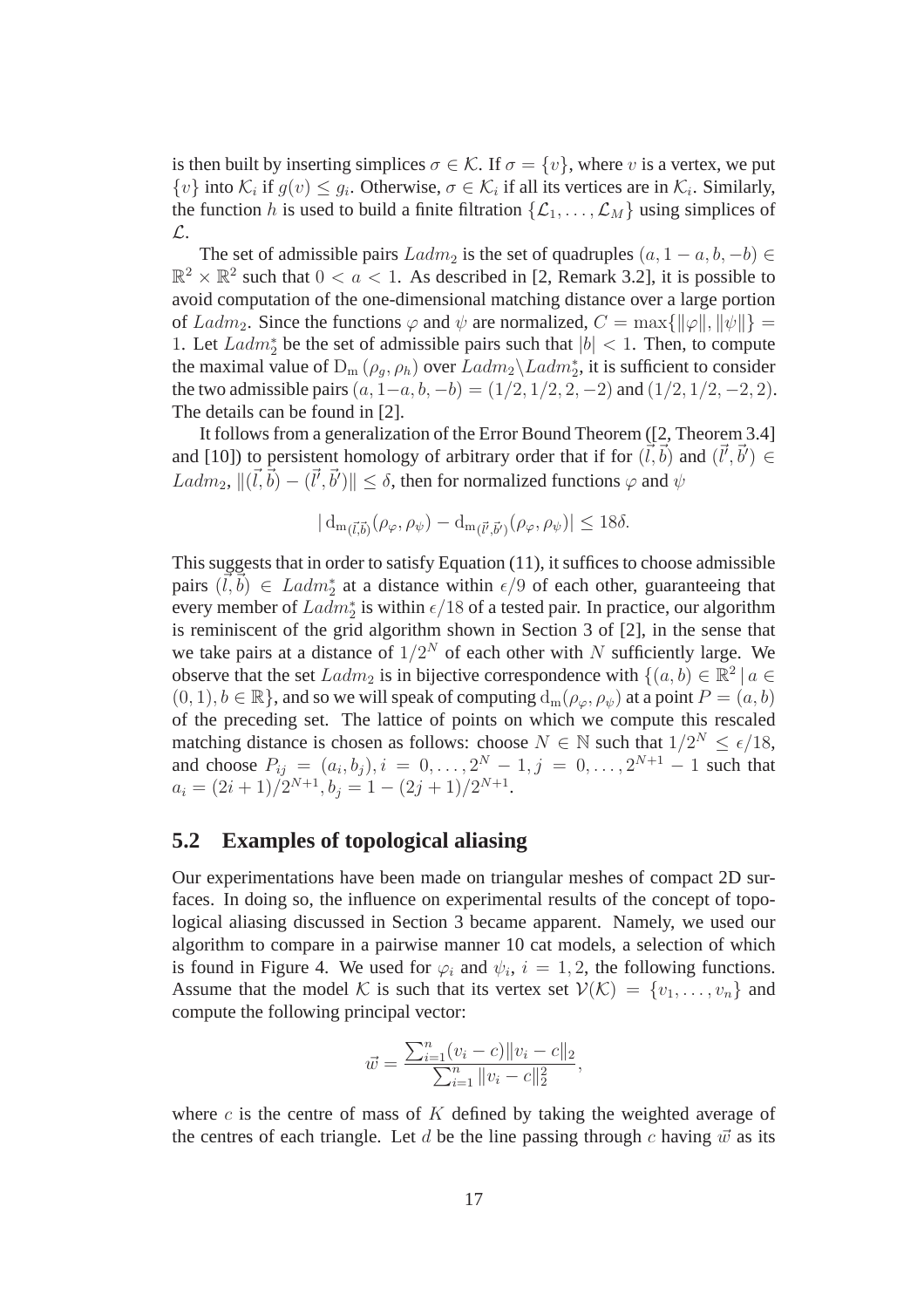direction vector, and let  $\pi$  be the plane passing through c having  $\vec{w}$  as its normal vector. We defined

$$
\varphi_1(v_i) = 1 - \frac{\text{dist}(v_i, d)}{\max_{j=1,\dots,n} \text{dist}(v_j, d)}
$$

and

$$
\varphi_2(v_i) = 1 - \frac{\text{dist}(v_i, \pi)}{\max_{j=1,\dots,n} \text{dist}(v_j, \pi)},
$$

where  $dist(v, d)$  and  $dist(v, \pi)$  are defined in the usual way, as the minimal Euclidean distance between v and the points on d or  $\pi$ . The functions  $\psi_1$  and  $\psi_2$  were defined similarly using the model  $\mathcal{L}$ . We then repeated the same procedure on the barycentric subdivisions of the models, with the value of the function at the new vertices defined using the linear interpolant. We found out that in this case the computed matching distance did not always yield the same result as when using the original unsubdivided models. However, replacing the linear interpolant by the axis-wise linear interpolant allowed us to retrieve the same results.

We show in Table 1 a selected subset of our results, and in Figure 4 images of the five models for which results are shown. The first two rows of numbers in each table represent the 1D matching distance computed using each of  $\varphi_i$  and  $\psi_i$  for  $i = 1, 2$  respectively, while the last three rows represent the approximated 2D matching distance computed for three different tolerance levels  $\epsilon$ . The column named "Nonsub" shows the distances computed on the original model, while "Linear" and "Axis-wise" show those computed on the subdivided models with respectively the linear and axis-wise linear interpolants. "Diff" and "% Diff" show the difference and relative difference between the matching distance results for the unsubdivided models and subdivided models with linear interpolation.

We can see that while the matching distance computed using the axis-wise linear interpolant is, for every tolerance level, equal to the matching distance between the original models, the matching distance computed using the linear interpolant can be quite different, and this both using 0th- and 1st-order persistent homology. However, this phenomenon is only seen when computing the 2D matching distance: the 1D matching distances (the numbers in the first two rows of each table) are always the same. Given that in our context topological aliasing can only be observed when using multi-measuring functions, this follows our expectations.

#### **Acknowledgments**

This work was partially supported by the following institutions: CRM-FQRNT (M.E.), University of Bologna under Marco Polo grant (N.C.), University of Modena and Reggio Emilia under Visiting Professor 2010 grant (T.K.), NSERC Canada Discovery Grant (T.K.), Fields Institute (P.F. and C.L.).

## **References**

[1] F. Bernardini and H. E. Rushmeier. The 3D model acquisition pipeline. *Comput. Graph. Forum*, 21(2):149–172, 2002.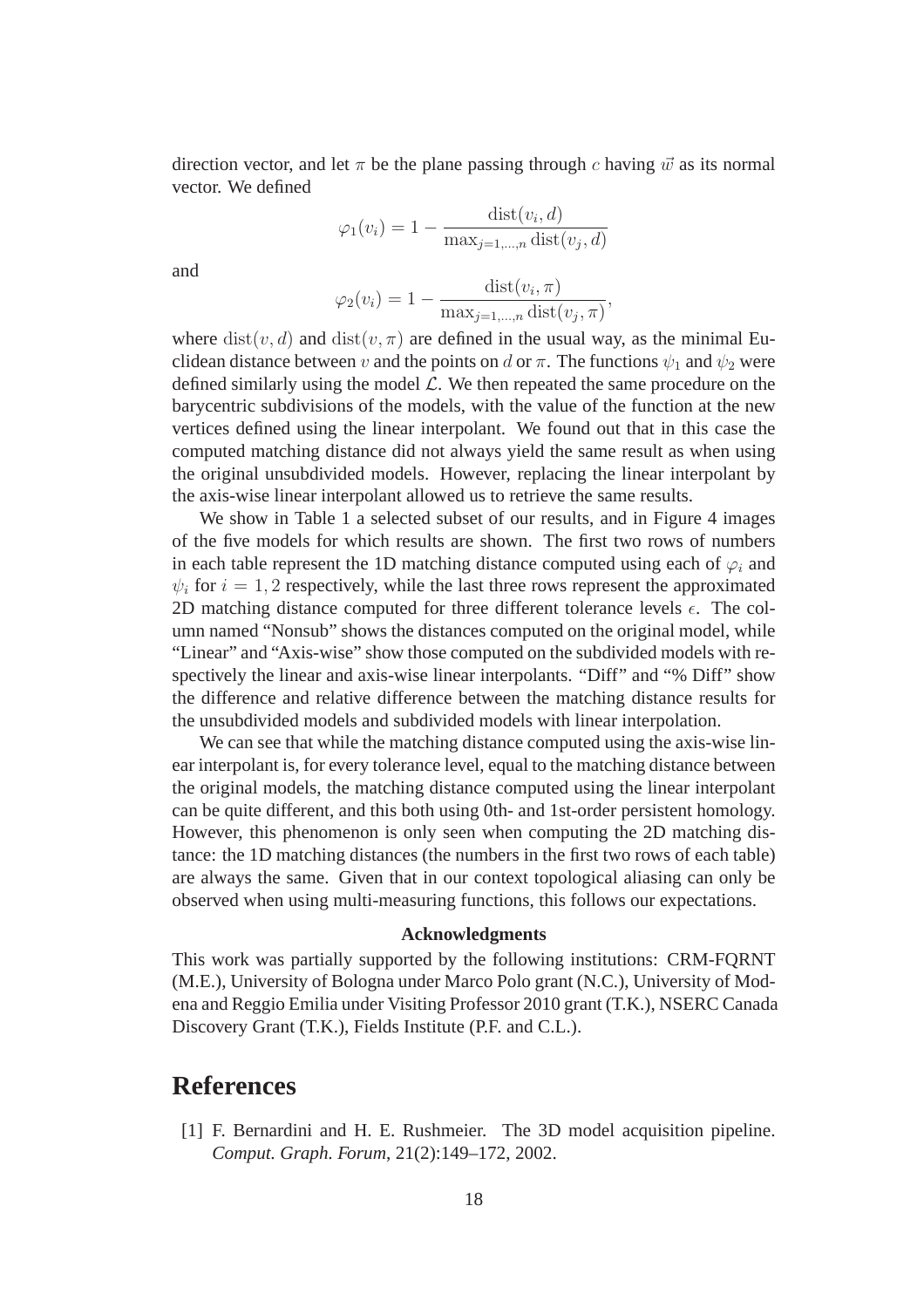- [2] S. Biasotti, A. Cerri, P. Frosini, and D. Giorgi. A new algorithm for computing the 2-dimensional matching distance between size functions. *Pattern Recognition Letters*, 32:1735–1746, 2011.
- [3] S. Biasotti, A. Cerri, P. Frosini, D. Giorgi, and C. Landi. Multidimensional size functions for shape comparison. *J. Math. Imaging Vision*, 32(2):161– 179, 2008.
- [4] S. Biasotti, L. De Floriani, B. Falcidieno, P. Frosini, D. Giorgi, C. Landi, L. Papaleo, and M. Spagnuolo. Describing shapes by geometricaltopological properties of real functions. *ACM Comput. Surv.*, 40(4):1–87, 2008.
- [5] F. Cagliari, B. Di Fabio, and M. Ferri. One-dimensional reduction of multidimensional persistent homology. *Proc. Amer. Math. Soc.*, 138(8):3003–3017, 2010.
- [6] F. Cagliari and C. Landi. Finiteness of rank invariants of multidimensional persistent homology groups. *Applied Mathematics Letters*, 24(4):516 – 518, 2011.
- [7] G. Carlsson, G. Singh, and A. Zomorodian. Computing multidimensional persistence. In *ISAAC '09: Proceedings of the 20th International Symposium on Algorithms and Computation*, pages 730–739, Berlin, Heidelberg, 2009. Springer-Verlag.
- [8] G. Carlsson and A. Zomorodian. The theory of multidimensional persistence. In *SCG '07: Proceedings of the 23rd annual Symposium on Computational Geometry*, pages 184–193, New York, NY, USA, 2007. ACM.
- [9] A. Cerri, B. Di Fabio, M. Ferri, P. Frosini, and C. Landi. Betti numbers in multidimensional persistent homology are stable functions. Tech. Rep., Univ. di Bologna, November 2010. http://amsacta.cib.unibo.it/2923/.
- [10] A. Cerri and P. Frosini. A new approximation algorithm for the matching distance in multidimensional persistence. http://amsacta.cib.unibo.it/2971/.
- [11] A. Cerri and P. Frosini. Advances in multidimensional size theory. *Image Analysis and Stereology*, 29:19–26, 2010.
- [12] F. Chazal, D. Cohen-Steiner, M. Glisse, L. J. Guibas, and S. Y. Oudot. Proximity of persistence modules and their diagrams. In *SCG '09: Proceedings of the 25th annual Symposium on Computational Geometry*, pages 237–246, New York, NY, USA, 2009. ACM.
- [13] D. Cohen-Steiner, H. Edelsbrunner, and J. Harer. Stability of persistence diagrams. *Discrete Comput. Geom.*, 37(1):103–120, 2007.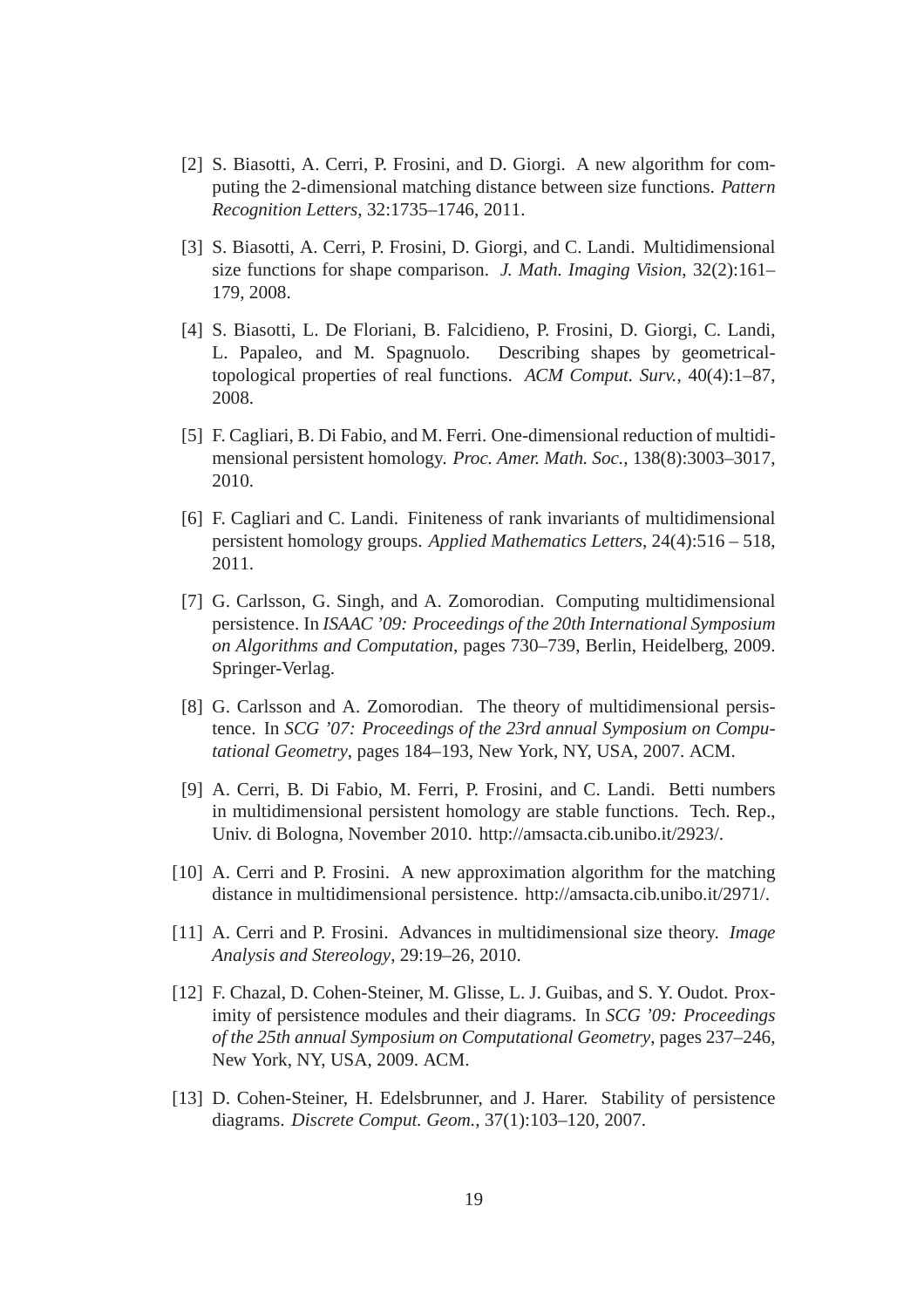- [14] D. Cohen-Steiner, H. Edelsbrunner, J. Harer, and Y. Mileyko. Lipschitz functions have L*p*-stable persistence. *Foundations of Computational Mathematics*, 10(2):127–139, 2010.
- [15] M. d'Amico, P. Frosini, and C. Landi. Natural pseudo-distance and optimal matching between reduced size functions. *Acta. Appl. Math.*, 109:527–554, 2010.
- [16] V. de Silva, G. Carlsson, and M. Vejdemo Johansson. Plex: A system for computational homology. http://comptop.stanford.edu/u/programs/jplex/.
- [17] H. Edelsbrunner and J. Harer. Jacobi sets of multiple Morse functions. In *Foundations of Computational Mathematics*, pages 37–57, England, 2004. Cambridge Univ. Press.
- [18] H. Edelsbrunner and J. Harer. Persistent homology—a survey. In *Surveys on discrete and computational geometry*, volume 453 of *Contemp. Math.*, pages 257–282. Amer. Math. Soc., Providence, RI, 2008.
- [19] H. Edelsbrunner, D. Letscher, and A. Zomorodian. Topological persistence and simplification. *Discrete & Computational Geometry*, 28(4):511–533, 2002.
- [20] P. Frosini and M. Mulazzani. Size homotopy groups for computation of natural size distances. *Bull. Belg. Math. Soc. Simon Stevin*, 6(3):455–464, 1999.
- [21] T. Kaczynski, K. Mischaikow, and M. Mrozek. *Computational Homology*. Number 157 in Applied Mathematical Sciences. Springer-Verlag, 1st edition, 2004.
- [22] M. Lesnick. The optimality of the interleaving distance on multidimensional persistence modules. Technical report, 2011. arXiv:1106.5305v2 [cs.CG].
- [23] D. Morozov. *Homological Illusions of Persistence and Stability*. PhD thesis, Duke Univ., 2008.
- [24] S. Smale. Global analysis and economics. I. Pareto optimum and a generalization of Morse theory. In *Dynamical systems (Proc. Sympos., Univ. Bahia, Salvador, 1971)*, pages 531–544. Academic Press, New York, 1973.
- [25] A. Verri, C. Uras, P. Frosini, and M. Ferri. On the use of size functions for shape analysis. *Biological Cybernetics*, 70(2):99–107, 1993.

ARCES Universita di Bologna ` via Toffano 2/2 40135 Bologna, Italia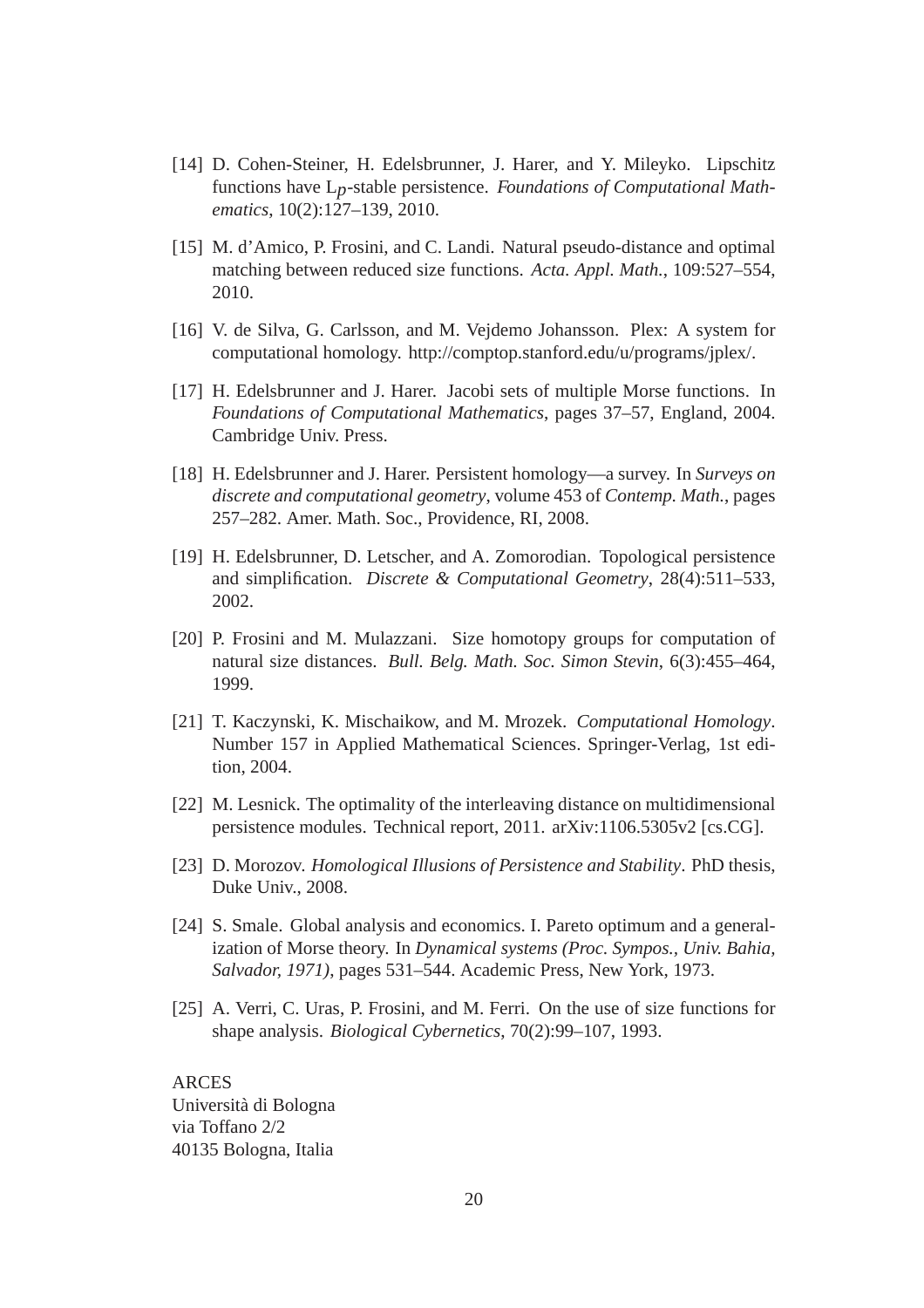{cavazza,frosini}@dm.unibo.it

Département de mathématiques Universite de Sherbrooke, ´ Sherbrooke (Québec), Canada J1K 2R1 {marc.ethier, t.kaczynski}@usherbrooke.ca

Dipartimento di Scienze e Metodi dell'Ingegneria Universita di Modena e Reggio Emilia ` via Amendola 2, Pad. Morselli 42100 Reggio Emilia clandi@unimore.it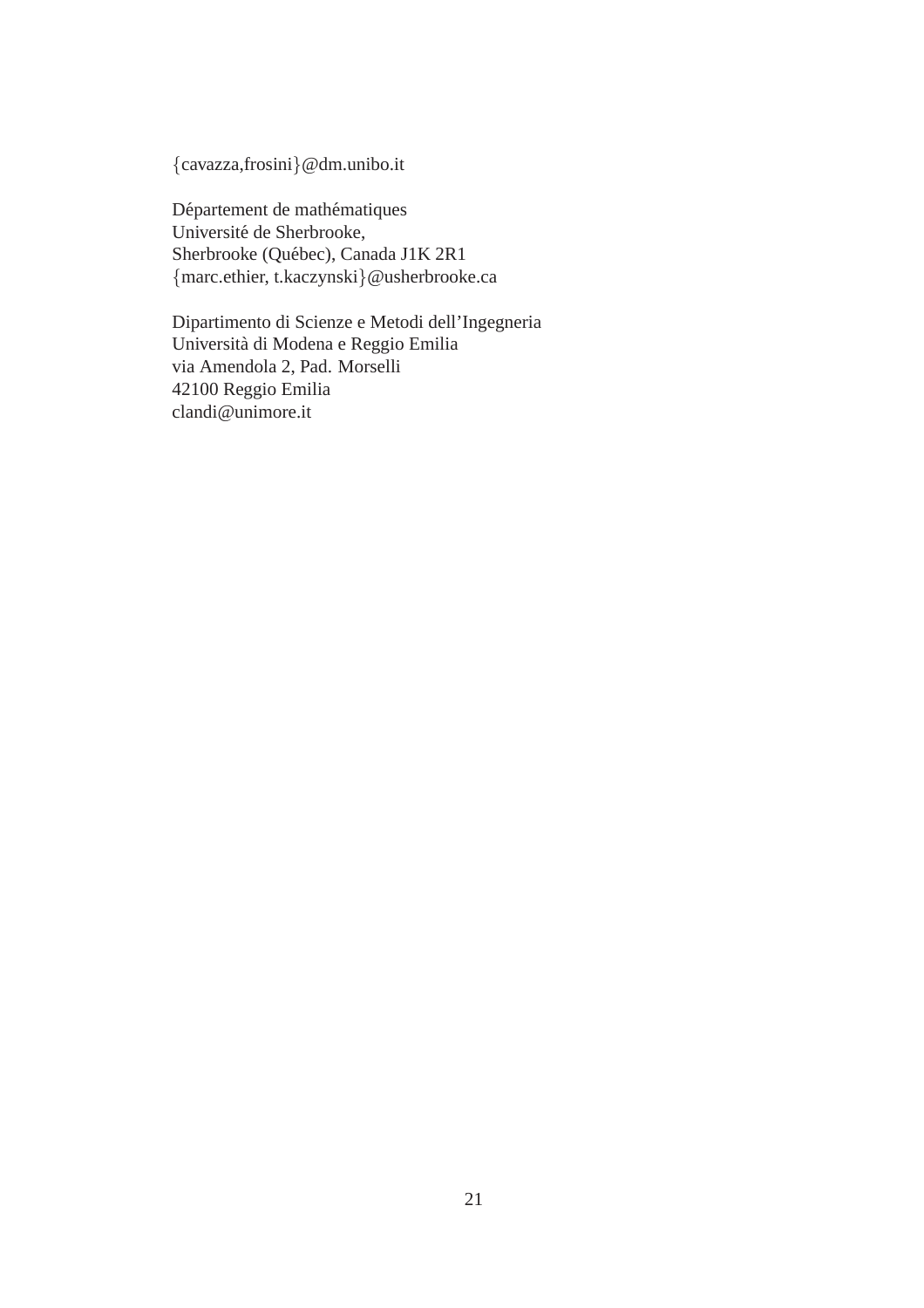

Figure 4: The models cat0, cat0-tran1-1, cat0-tran1-2, cat0-tran2-1 and cat0 tran2-2 are shown along with the values of  $\varphi_1$  and  $\varphi_2$ . Models are courtesy of the authors of [2].